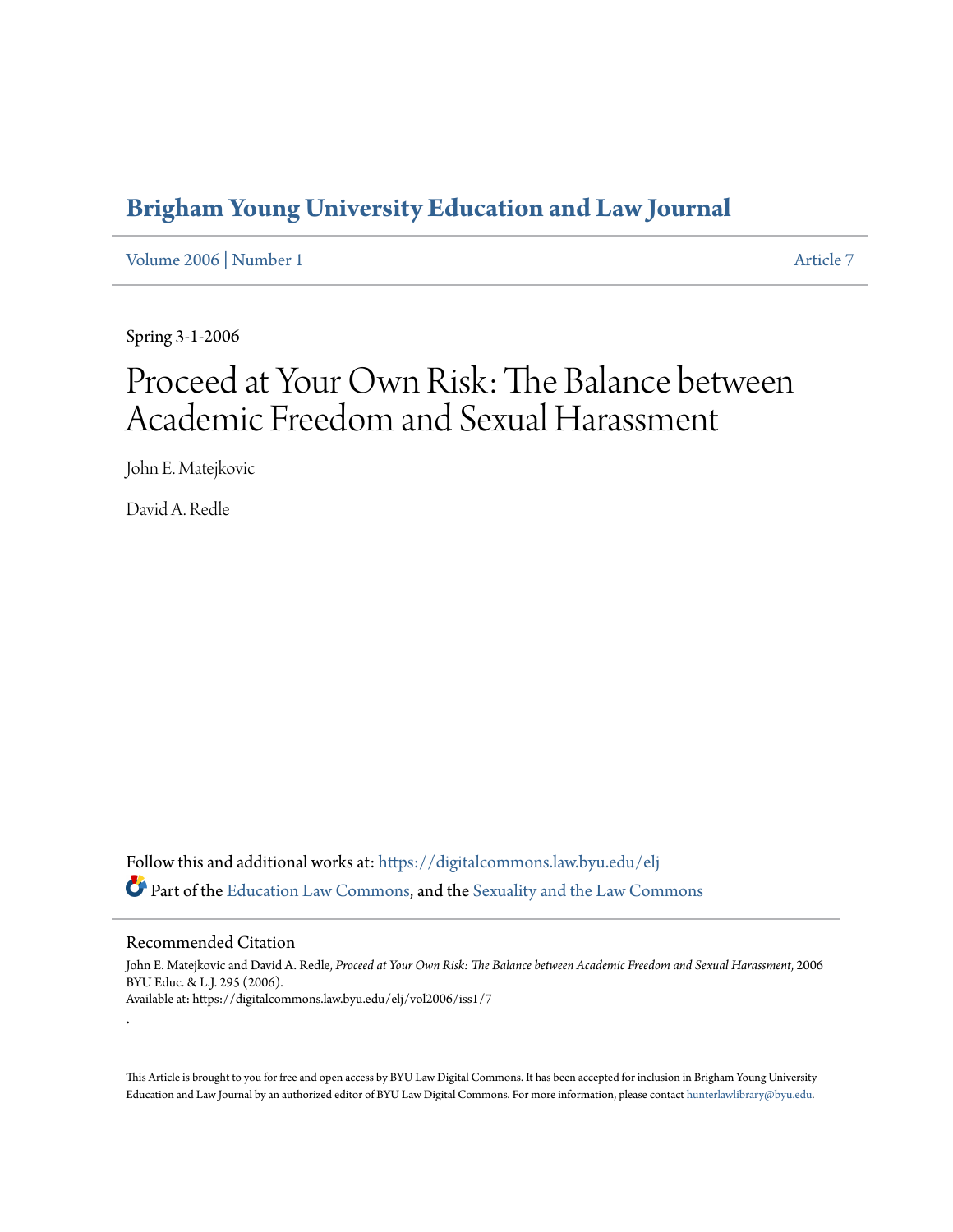### PROCEED AT YOUR OWN RISK: THE BALANCE BETWEEN ACADEMIC FREEDOM AND SEXUAL HARASSMENT

*John E. Matejkovic\* and David A. Redle\*\** 

*Institutions of higher education are conducted for the common good and not to further the interest of either the individual teacher or the institution as a whole. The common good depends upon the free search for truth and its free exposition.* <sup>1</sup>

#### l. INTRODUCTION

Sex is a central part of human existence and as such is an appropriate subject for academic consideration and discussion. In many school districts, sex education classes begin in the latter years of elementary school, and almost every high school includes some sex education, even if only as a part of a general "health" class. Sex is an appropriate topic of discussion in anthropology classes, sociology classes, and civics or current events classes at the high school level. Similarly, sex is an appropriate topic at the college level not only in anthropology and sociology classes, but also in English composition classes and classes dealing with human relations issues generally. Sex is an especially appropriate topic in colleges of business when discussing a business's human relations function or in business law classes reviewing equal employment opportunity law.

Despite its appropriateness for discussion in an academic context, sex can also be a difficult or contentious subject. Many schools have adopted policies and guidelines related to sexual harassment and professional behavior in and out of the classroom. Society is generally very sensitive to issues of sexual abuse and harassment, and this often

<sup>\*</sup>Assistant Professor of Business Law, College of Business Administration, The University of Akron, Akron, OH; J.D., The University of Akron, 1979.

<sup>\*\*</sup>Professor of Business Law, College of Business Administration, The University of Akron, OH; J.D., The University of Akron, 1980; M.B.A., The University of Akron.

<sup>1.</sup> Am. Assn. of U. Profs., *1940 Statement of Principles on Academic Freedom and Tenure*, http://www.aaup.org/statements/Redbook/1940stat.htm ( 1940).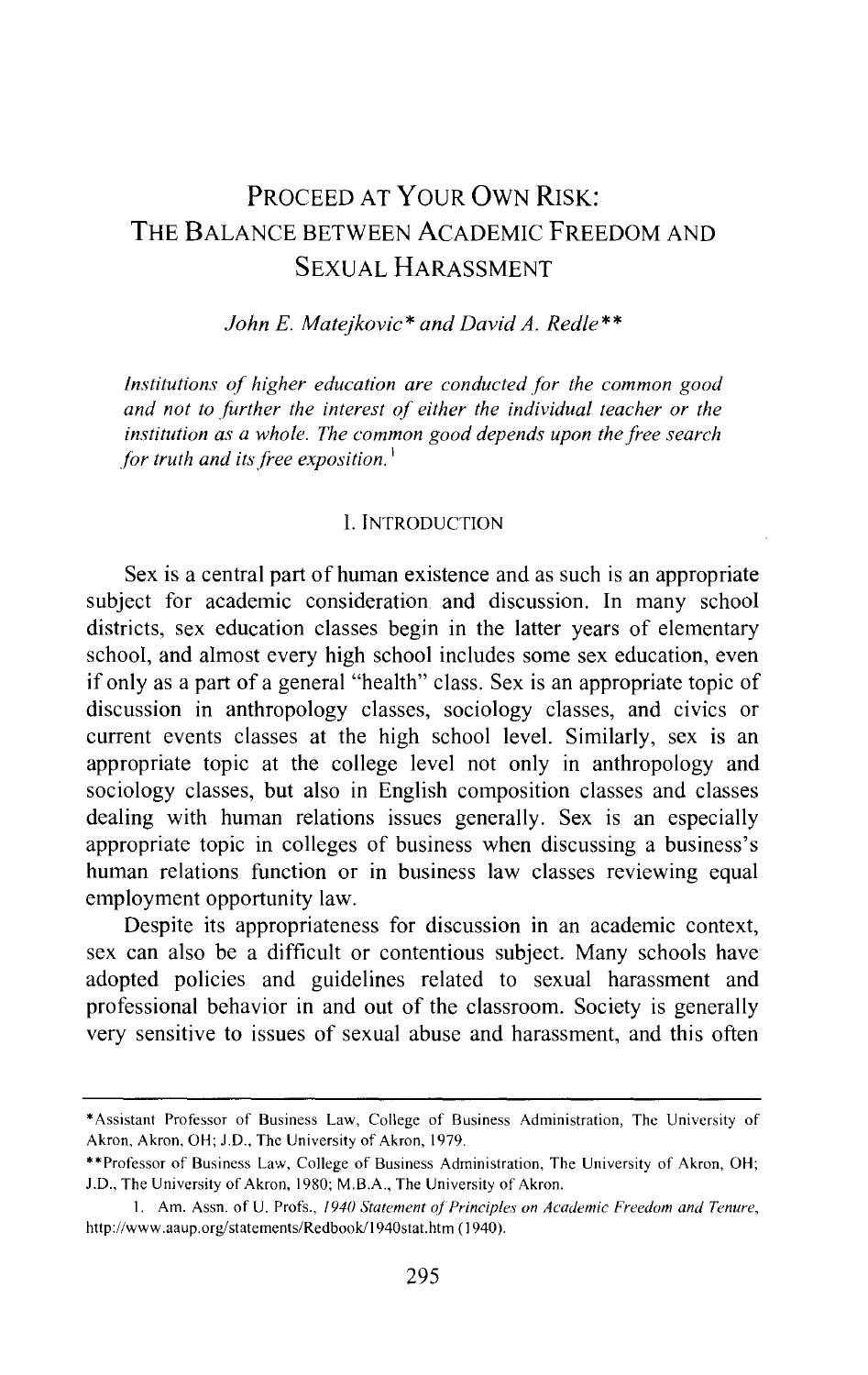makes any academic discussion of sex-related issues a delicate matter. Indeed, awareness of sexual harassment is increasing,  $2^{2}$  as evidenced by over 13,000 annual filings of sexual harassment claims since 1994 with the Equal Employment Opportunity Commission (EEOC) and corresponding state fair employment practice agencies.<sup>3</sup>

While a discussion of sex-related issues may be an academic necessity in some situations, instructors need to be aware that there is a very fine line that may exist between a legitimate classroom discussion and an offensive one. Of particular concern, especially in the current climate of academia, is the fact that what an instructor believes may be a legitimate classroom discussion may result in his or her loss of employment with very little recourse. Sexual harassment especially becomes a concern in the educational context when principles of sexual harassment conflict with concepts of academic freedom.

As discussions of sex are often difficult and/or sensitive, two germane questions arise: (1) When does classroom conduct or discussion rise to the level of sexual harassment? (2) At what point is classroom conduct or discussion protected under the rubric of academic freedom? These are the issues and concerns discussed in this article.

This article begins in Part II with an analysis of the concept of academic freedom recognizing that, despite its evolution, academic freedom continues to be a concept that is somewhat vague and undefined. The authors suggest that, at a minimum, academic freedom includes the freedom to investigate and research topics without regard to current atmospheres of political correctness or controversy, the ability to engage in classroom behavior to convey information in a manner which is professionally appropriate to the subject matter taught, and the ability to discuss relevant, controversial issues in the classroom. In Part III of this article we analyze sexual harassment and the legal protections afforded in an academic context. This concept is considered from two perspectives: (I) Title IX protections against a hostile work environment or *quid pro quo* harassment; and (2) other tort protections related to sexual harassment, such as negligent hire and negligent supervision. The focus of Part IV examines the collision between the collision between the concept of a hostile work environment and other tort protections related to sexual harassment. Generally Parts III and IV offer a survey of the

<sup>2.</sup> While this paper focuses on sexual harassment, it is important to remember that unlawful harassment can be found to occur on the basis of any legally protected classification (e.g., race, religion, age, disability).

<sup>3.</sup> U.S. Equal Empl. Opportunity Commn., *Sexual llarassment Charges EEOC* & *FEPAs Combined: FY 1992 -FY 2004* (available at http://www.ceoc.gov/stats/harass.html) (last modified Jan. 27, 2005 ).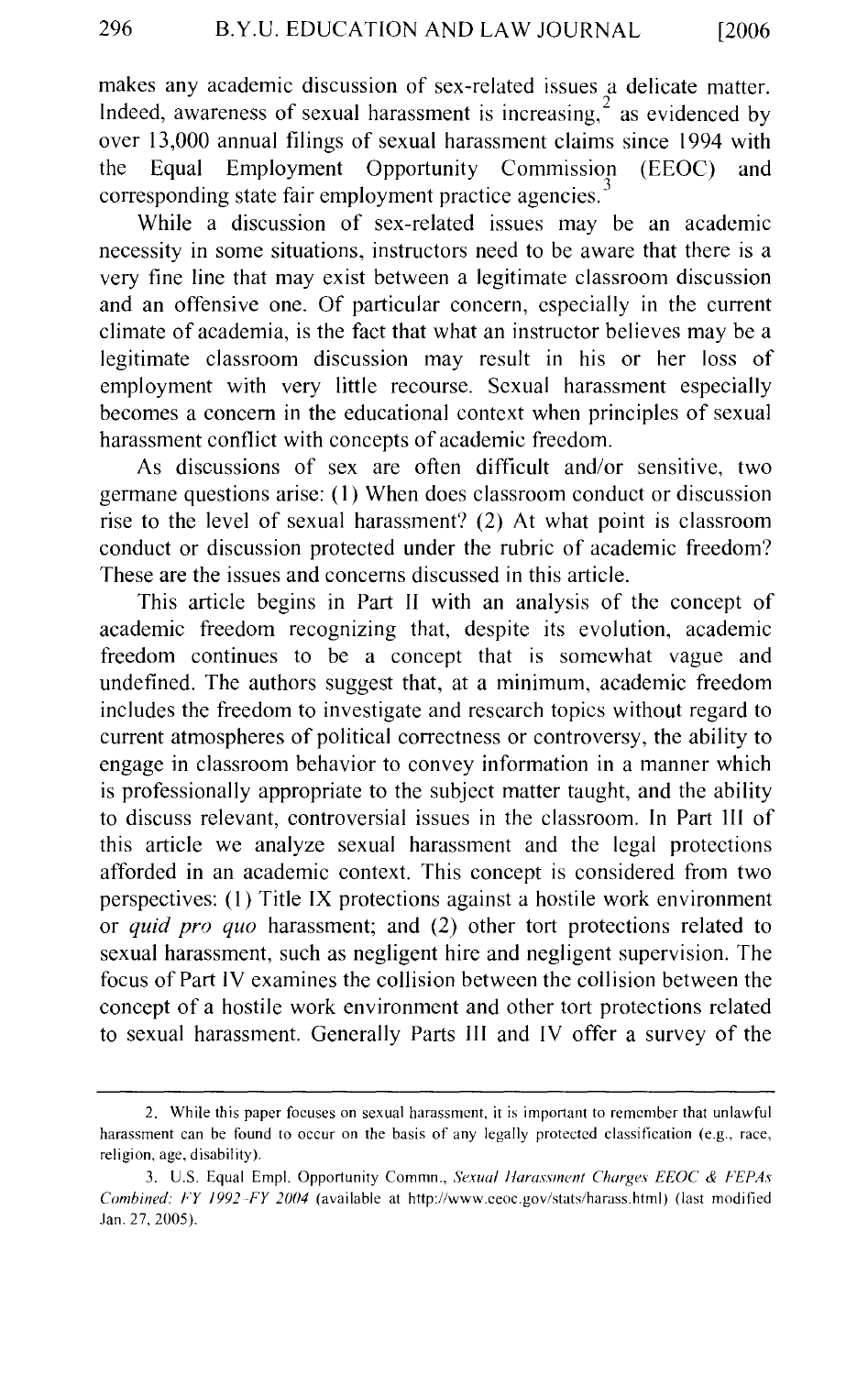important case law in these areas. The authors conclude that educators and educational institutions should be cautioned to *proceed at their own risk* when utilizing sex and related subjects in the classroom.

#### II. ACADEMIC FREEDOM

While the phrase "academic freedom" has been used in many court decisions, it remains a rather vague, undefined concept.<sup>4</sup> Academic freedom has evolved over time based upon application of constitutional protections to students, faculty, and administrators of educational institutions.

From the faculty or administrative perspective, this amorphous concept of academic freedom evolved along with concepts of tenure or under collective-bargaining agreements. While tenure does not provide complete protection to faculty members for any activities in which they might engage, it allows academics freedom to engage in a wide range of intellectual activities, as tenure statutes usually guarantee employment except in cases of incompetence, neglect of duty, immorality, unsatisfactory performance, insubordination, or conviction of a felony, drunkenness, or criminal behavior.<sup>5</sup> While currently they seem clearly unconstitutional as a violation of First Amendment rights, many states had laws banning teachers who were members of the Communist Party, advocated communism, or refused to sign oaths of loyalty.<sup>6</sup> Though many may argue that tenure can be a mixed blessing, it is clear that freed from concerns about "unjust" terminations, faculty members are able to engage in broader areas of academic pursuit as well as exercise of their First Amendment freedoms of speech and association.

Although faculty may enjoy more liberties and independence in their academic pursuits as a result of the development of academic freedom, there is a dearth of cases and treatises attempting to provide a single,

<sup>4.</sup> This paper is not designed to provide a comprehensive discussion of the evolution or parameters of "academic freedom." Readers interested in the history, evolution, or vagueness of "academic freedom" arc directed to any number of other articles discussing the concept in more detail, such as *Developments in the Law: Academic Freedom*, 81 Harv. L. Rev. 1048 (1968); Charles Alan Wright, *The Constitution on the Campus*, 22 Vand. L. Rev. 1027 (1969); J. Peter Byrne, Academic Freedom: A "Special Concern of the First Amendment," 99 Yale L.J. 251 (1989); and others.

<sup>5.</sup> *See* Cal. Educ. Code Ann. § 44932(a)(1)-(a)(11) (2006); Colo. Rev. Stat. §22-63-301 (2005); Conn. Gen. Stat. §10-151 (2004); Fla. Stat. § 231.36(3) (repealed 2003); Ohio Rev. Code Ann. § 3319.16 (Anderson 2006); S. C. Code Ann. § 59-25-430 (2005) (also listing drunkenness and use, sale, or possession of drugs).

<sup>6.</sup> Cal. Educ. Code Ann. at  $§$  44932(a)(9), (a)(10).

<sup>7.</sup> Obviously. the First Amendment freedoms involved are only protected against state action; a private school teacher might not find such protections available.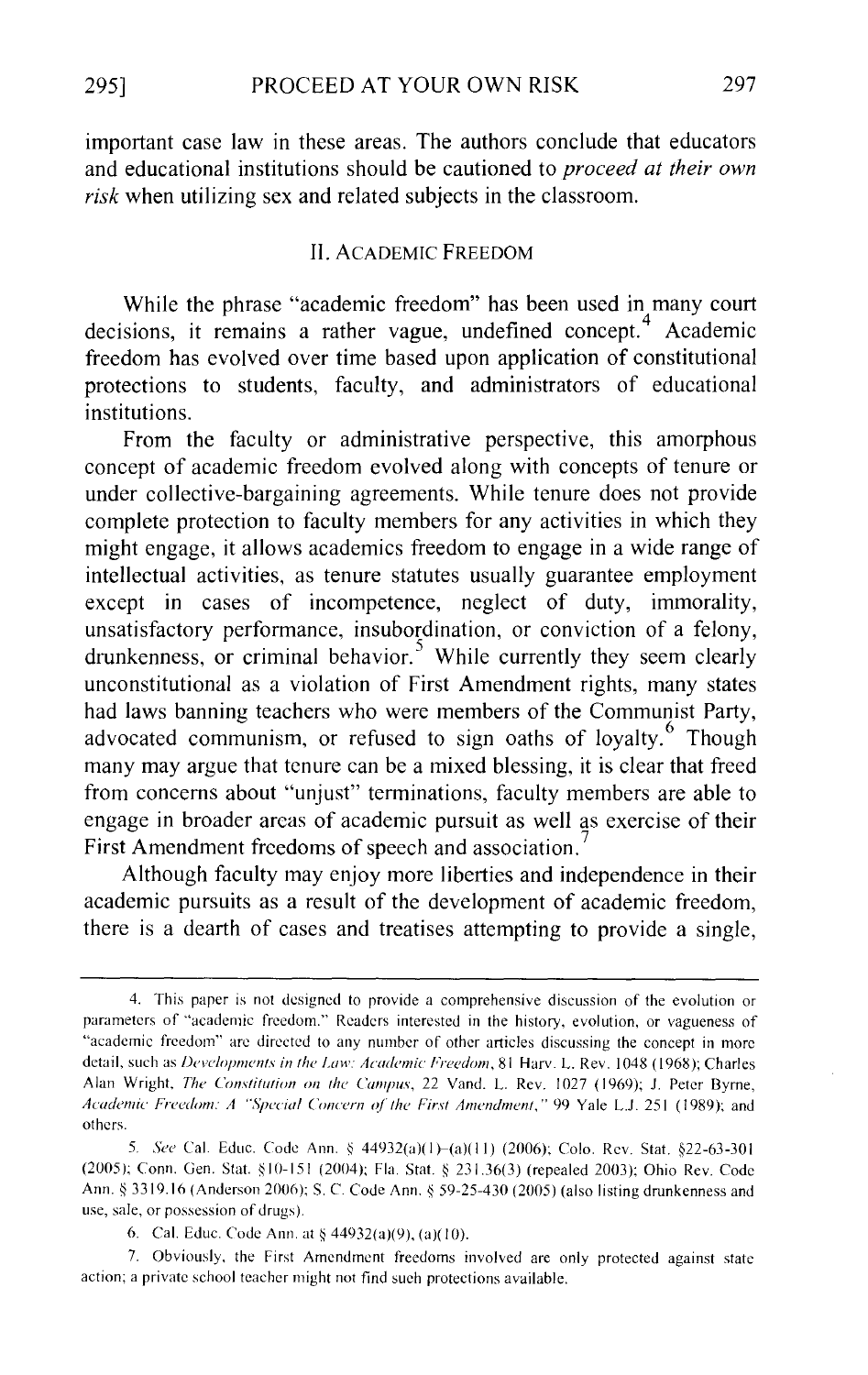clear, and universally accepted definition of academic freedom. However, the concept of academic freedom is never clearly defined in any particular court decision. It is often cited as a concept or a concern in a particular case, but the United States Supreme Court has never clearly defined what academic freedom is, nor who it protects.

It would seem that the concept of academic freedom exists to promote broad latitude in not only the topics or subjects that should be taught or considered in an academic setting, but also to provide wide latitude in how those topics or subjects may be taught. As one commentator notes, "Lacking definition or guiding principle, the doctrine [of academic freedom] floats in the law, picking up decisions as a hull does barnacles."<sup>8</sup> As another commentator asks, "To whom does [academic freedom] belong?"9 Many legal analysts agree that academic freedom should guarantee First Amendment rights of freedom of expression to the extent the exercise of those rights is consistent with the normal activities of a university. Some commentators note that recognized limitations such as "time and place" regulations may be appropriate and permissible on the campus to ensure order, avoid conflict, etc.  $10$ 

The authors of this article recognize the absence of support for a universally accepted definition of academic freedom. For the purposes of this paper, the authors define academic freedom to include the freedom to investigate and research topics without regard to current atmospheres of political correctness or controversy, the ability to engage in classroom behavior to convey information in a manner which is professionally appropriate to the subject matter taught, and the ability to discuss relevant, controversial issues in the classroom.

The concept of academic freedom was generally recognized by the United States Supreme Court as early as 1957, in *Sweezy v. New Hampshire.*<sup>11</sup> *Sweezy* involved an investigation of a professor by the New Hampshire Attorney General, pursuant to the state's Subversive Activities Act.<sup>12</sup> During the course of the investigation, Sweezy refused to answer certain questions posed by the Attorney General, and was cited for contempt.  $13$  The contempt citation was upheld by the lower courts

13. *!d.* at 244.

<sup>8.</sup> Byrne, *supra* n. 4, at 253.

<sup>9.</sup> Julius G. Getman & Jacqueline W. Mintz, *Foreword: Academic Freedom in a Changing Society,* 66 Tex. L. Rev. 1247, 1249 (1988).

<sup>10.</sup> *E.g.* Wright, *supra* n. 4, at 1041–46 ("I do not read the first amendment as granting rights in a vacuum, but rather as granting rights that exist at a particular time and place.").

II. 354 U.S. 234 (1957).

<sup>12.</sup> *!d.* at 236-38.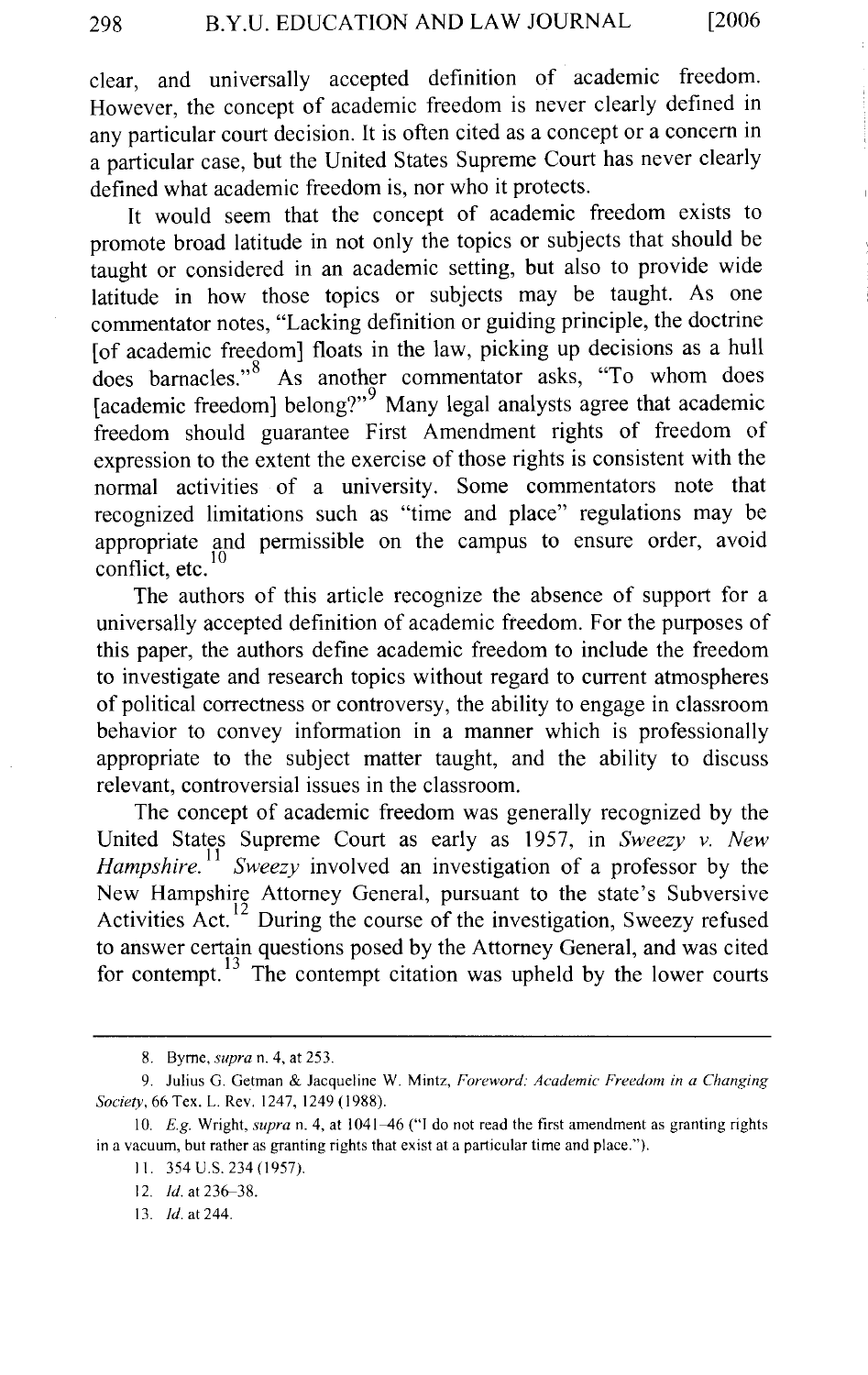but reversed by the Supreme Court, which held that the process involved in the investigation violated the due process clause of the Fourteenth Amendment because it infringed Sweezy's First Amendment rights.<sup>14</sup> In oft-quoted language, the Court stated:

The essentiality of freedom in the community of American universities is almost self-evident. No one should underestimate the vital role in a democracy that is played by those who guide and train our youth. To impose any strait-jacket upon the intellectual leaders in our colleges and universities would imperil the future of our Nation.... Teachers and students must always remain free to inquire, to study and to evaluate, to gain new maturity, and understanding; otherwise our civilization will stagnate and die. <sup>5</sup>

Following the Court's general recognition of the protections of academic freedom, subsequent decisions expanded teachers' constitutional rights to engage in "outside" political activity in the mid-1960s, in cases such as *Johnson v. Branch*, <sup>16</sup> Rackley v. School *District*.<sup>17</sup> and *Williams v. Sumter School District*.<sup>18</sup> The most and *Williams v. Sumter School District.* <sup>18</sup> The most significant ruling in this regard was that of the United States Supreme Court in *Keyishian v. Board of Regents* <sup>19</sup>in which the First Amendment right of freedom of association was applied to teachers who belonged to "subversive" organizations. 20 Specifically mentioning academic freedom for the first time, the Court found academic freedom to be a "special concern of the First Amendment."<sup>21</sup> In fact, the Court noted that academic freedom was necessary for the "robust exchange of ideas" which should occur in an academic setting.

Our Nation is deeply committed to safeguarding academic freedom, which is of transcendent value to all of us and not merely to the teachers concerned. That freedom is therefore a special concern of the First Amendment, which does not tolerate laws that cast a pall of orthodoxy over the classroom. "The vigilant protection of constitutional freedoms is nowhere more vital than in the community of American schools." *Shelton v. Tucker,* 364 U.S. 479, 487 (1960) .... The Nation's future depends upon leaders trained through wide exposure to that robust exchange of ideas which discovers truth "out of the

- 16. 364 F.2d 177 (4th Cir. 1966).
- 17. 258 F. Supp. 676 (D.S.C. 1966).
- 18. 255 F. Supp. 397 (D.S.C. 1966).
- 19. 385 U.S. 589 ( 1967).
- 20. *!d.* at 591.
- 21. *!d.* at 603.
- $22.$   $Id.$

<sup>14.</sup> *!d.* at 254-55.

<sup>15.</sup> *!d.* at 250.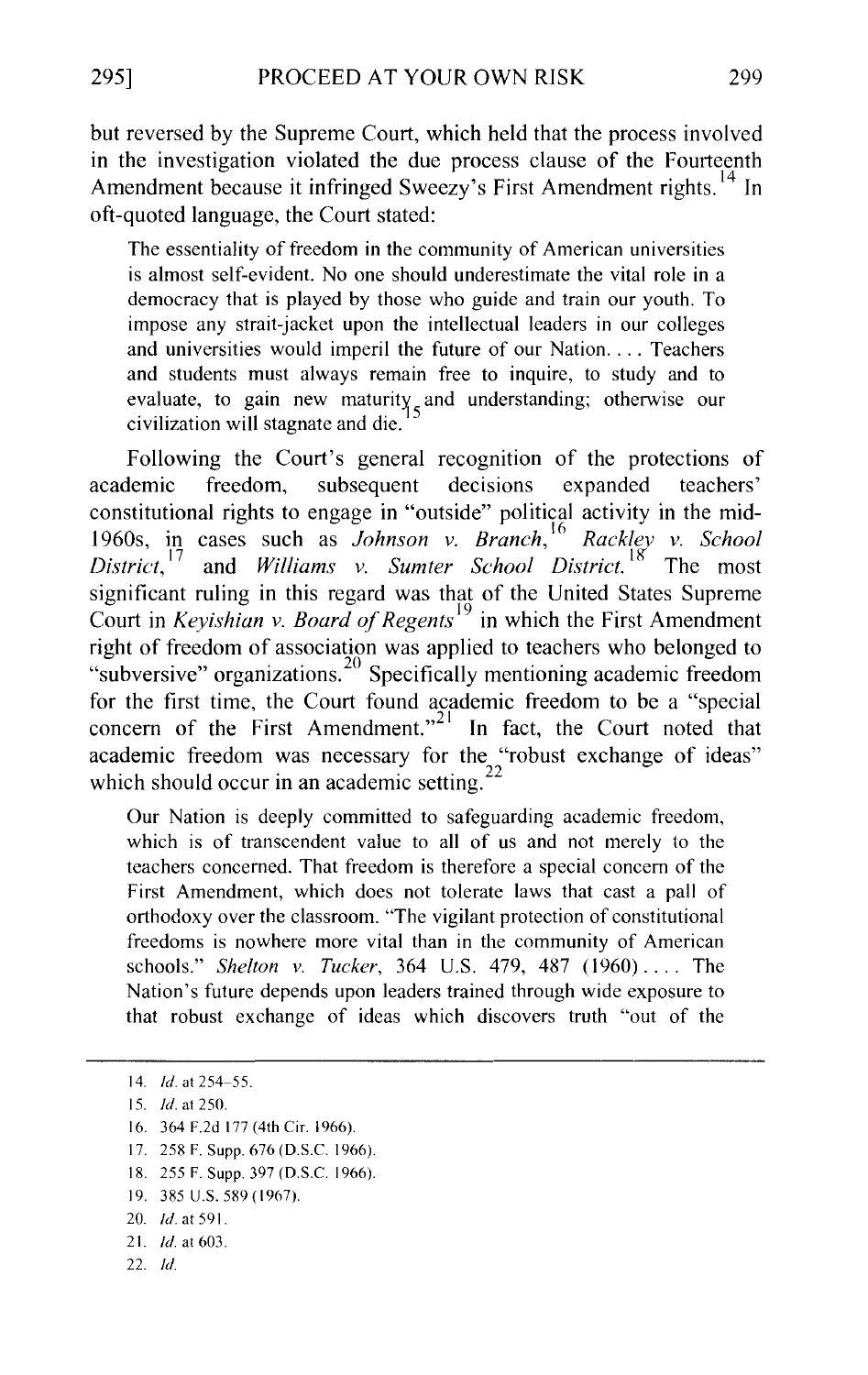multitude of tongues, [rather] than through any kind of authoritative selection." *United States v. Associated Press,* 52 F. Supp. 362, 372 (S.D.N.Y. 1943).

Subsequent cases decided by the Supreme Court established that academic freedom exists only in relation to the educational context involved. For example, in *Tinker v. Des Moines Independent Community School District*,<sup>24</sup> school officials suspended a number of high school students for wearing black armbands to the school in protest of the U.S. involvement in the Vietnam conflict.<sup>25</sup> The lower courts had upheld the suspensions on the basis that the school officials acted properly to prevent any disturbances in the school and to maintain discipline.  $26$  The Supreme Court reversed, noting that no disturbance actually occurred and the wearing of the armbands was "pure speech" protected by the First Amendment.<sup>27</sup> The Court noted that neither teachers nor students "shed their constitutional rights to freedom of speech or expression at the schoolhouse gate."<sup>28</sup> However, the Court also noted that public schools may limit speech to promote educational goals. $2^{\circ}$ 

Nineteen years later, the Court reminded educators that academic freedom exists only in relation to the educational context involved. It indicated in another decision that freedom of expression protections are not the standard educators and administrators are to apply in the dissemination of student expressions in school-sponsored expressive activities (e.g., a school newspaper). In *Hazelwood School District v*. *Kuhlmeier,* <sup>3</sup> a group of high school students challenged their principal's decision to pull an article discussing teen pregnancy and the impact of divorce from the school newspaper.<sup>31</sup> The principal's justification in pulling the article was that what the students discussed "anonymously" in the article could be identified.<sup>32</sup> The Court noted that First Amendment rights of high school students are not coextensive with the rights of adults in other settings. The Court went on to distinguish *Tinker* by noting that the freedom of expression standard in that case is not the same standard for determining when a school may lend its name and

23. *!d.*  24. 393 U S. 503 ( 1969). 25. *!d.* at 504. 26. *!d.* at 504-05. 27. *!d.* at 505-06, 514. 2X. *!d.* at 506. 29. */d.* at 506-07. 30. 484 U.S. 260 (1988) 31. *!d.* at 263. 32. *!d.*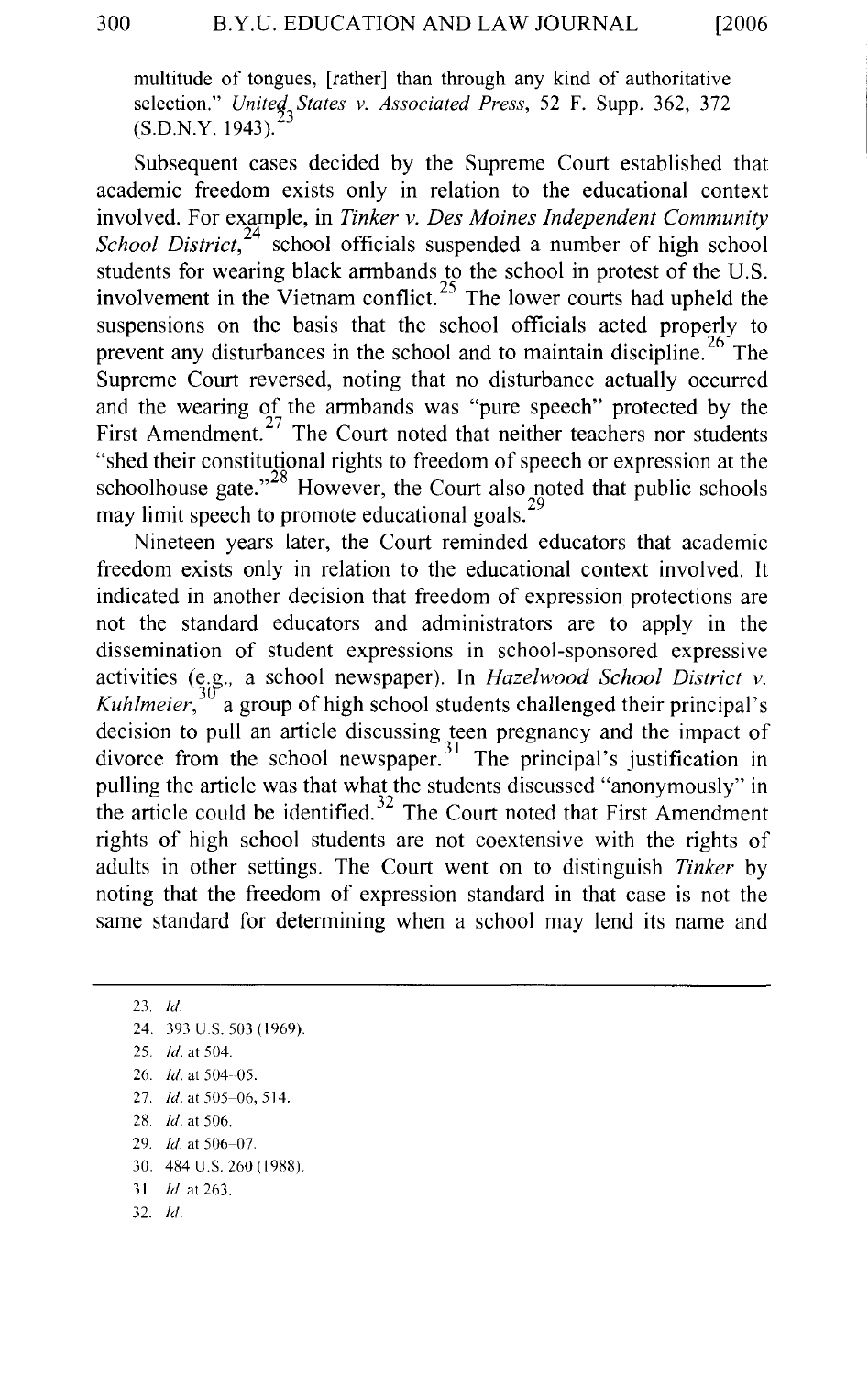resources to the dissemination of student expression. 33 The Court held that the First Amendment is not violated when school officials exercise editorial control over the style and content of student speech in schoolsponsored expressive activities, as long as those actions are reasonably related to legitimate pedagogical concerns.<sup>34</sup>

In a 1994 result analogous to *Hazelwood School District,* the Second Circuit in *Silano v. Sag Harbor Union Free School District Board of Education*<sup>35</sup> found no academic freedom protection for a teacher who used a film strip showing nude men and women to demonstrate the phenomenon of "persistence of vision" to a tenth grade mathematics class. 36 The court found that no First Amendment violation occurred, relying in part on *Hazelwood* and noting that high school officials were allowed to regulate "legitimate pedagogical concerns" based upon consideration of the students' ages and levels of maturity.<sup>37</sup>

When evaluating the *Silano* decision (i.e., at issue was the effect of actions as related to high school students), it is notable that there are fewer considerations of age or maturity taken into account in academic freedom questions at the college or university level because generally any students involved are adults. Many of the decisions involving colleges or universities specifically address issues of sexual harassment and academic freedom based upon the actions and discussions of instructors in the classroom. Most court decisions addressing academic freedom concerns hold that academic freedom provides protection only when the questioned activities are relevant to the academic circumstance. "The principle of academic freedom under the First Amendment serves to protect the utterances in question only if they are germane to course content as measured by professional teaching standards."<sup>38</sup> However, as stated by the Ninth Circuit, "Neither the Supreme Court nor this Circuit has determined what scope of First Amendment protection is to be given a public college professor's classroom speech."<sup>39</sup>

Further, while most academics may believe that academic freedom is an individual or personal freedom, a more recent, and very significant, federal court of appeals decision held that academic freedom applies only to educational institutions, and not to individual instructors. In *Urofsky v.* 

- 35. 42 F.3d 719 (2d Cir. 1994)
- 36. *!d.* at 721.
- 37. *Id.* at 722-23.
- 38. *Bonnell v. Lorenzo*, 241 F.3d 800, 804 (6th Cir. 2001).
- 39. *Cohen v. San Bernardino Valley College.* 92 F.3d 968,971 (9th Cir. 1996).

<sup>33.</sup> *!d.* at 272-73.

<sup>34.</sup> *!d.* at 273.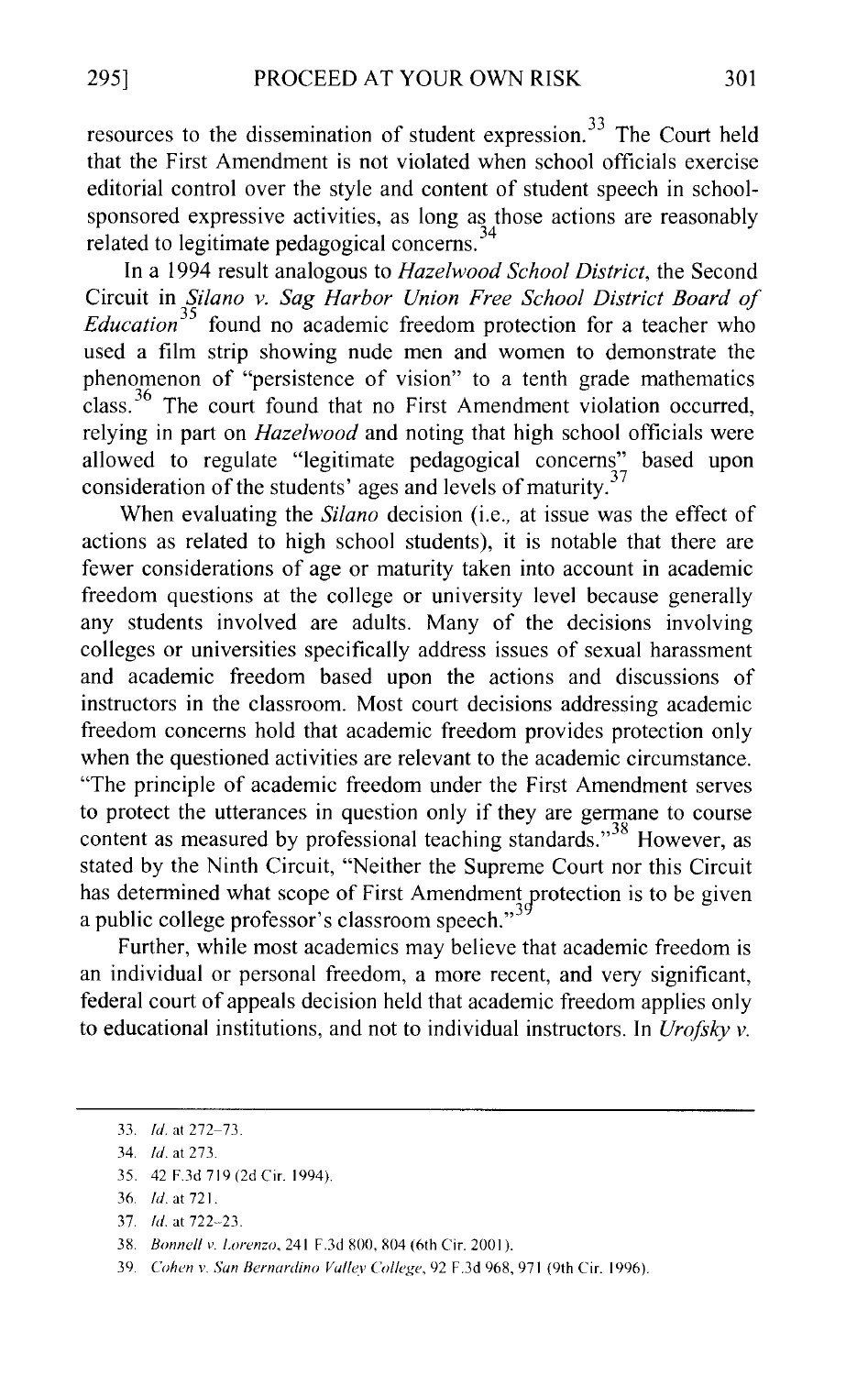*Gilmore,40* six professors employed by various public colleges and universities in Virginia challenged the constitutionality of a state statute prohibiting any state employee from accessing or downloading sexually explicit materials on any computer owned or leased by the state.<sup> $41$ </sup> The first challenge by the professors was that the statute was unconstitutional as applied to all state employees, which the court handily dismissed. The court noted that the speech at issue was being regulated on a narrow basis (i.e., the prohibition only applied to use of state computers, and did not prohibit state employees from accessing or discussing any material using their own computers, on their own time), and the First Amendment concerns were outweighed by the state's legitimate interest in workplace efficiency and maintaining a workplace free of sexual harassment.<sup>4</sup>

The professors' second challenge was that the statute unconstitutionally interfered with their First Amendment right of academic freedom, as they would be prohibited from accessing information regarding human sexuality that was germane to their academic pursuits.<sup>43</sup> In fact, one professor complained that the statute effectively censored his web site, which contained information regarding studies of sexuality, among other things.  $44$ 

After discussing the evolution of the concept of academic freedom in the United States and noting that cases such as *Sweezy* and *Keyishian*  actually did not address academic freedom as a concept applicable to individual teachers, $45$  the court held that more recent Supreme Court decisions established that academic freedom meant that educational institutions had leeway to determine what was to be taught, and in what fashion. The court wrote: 46

Taking all of the cases together, the best that can be said for Appellees' claim that the Constitution protects the academic freedom of an individual professor is that teachers were the first public employees to be afforded the now-universal protection against dismissal for the exercise of First Amendment rights. Nothing in Supreme Court jurisprudence suggests that the "right" claimed by Appellees extends any further. Rather, since declaring that public employees, including teachers, do not forfeit First Amendment rights upon accepting public employment, the Court has focused its discussions of academic

45. *!d.* at412-14.

46. *!d.* at 414 (citing decisions in *Regents o/the U. o/Cal. v. Bakke,* 438 U.S. 265, 312 ( 1978) and *Regents of the U. of Mich. v. Ewing*, 474 U.S. 214, 226 (1985)).

<sup>40. 216</sup>F.3d401 (4thCir.2000).

<sup>4</sup> I. *!d.* at 404.

<sup>42.</sup> *See id.* at 406, 409; *see also id.* at 422 (Luttig, J., concurring).

<sup>43.</sup> *!d.* at 409-10.

<sup>44.</sup> *!d.* at 410 n. 9.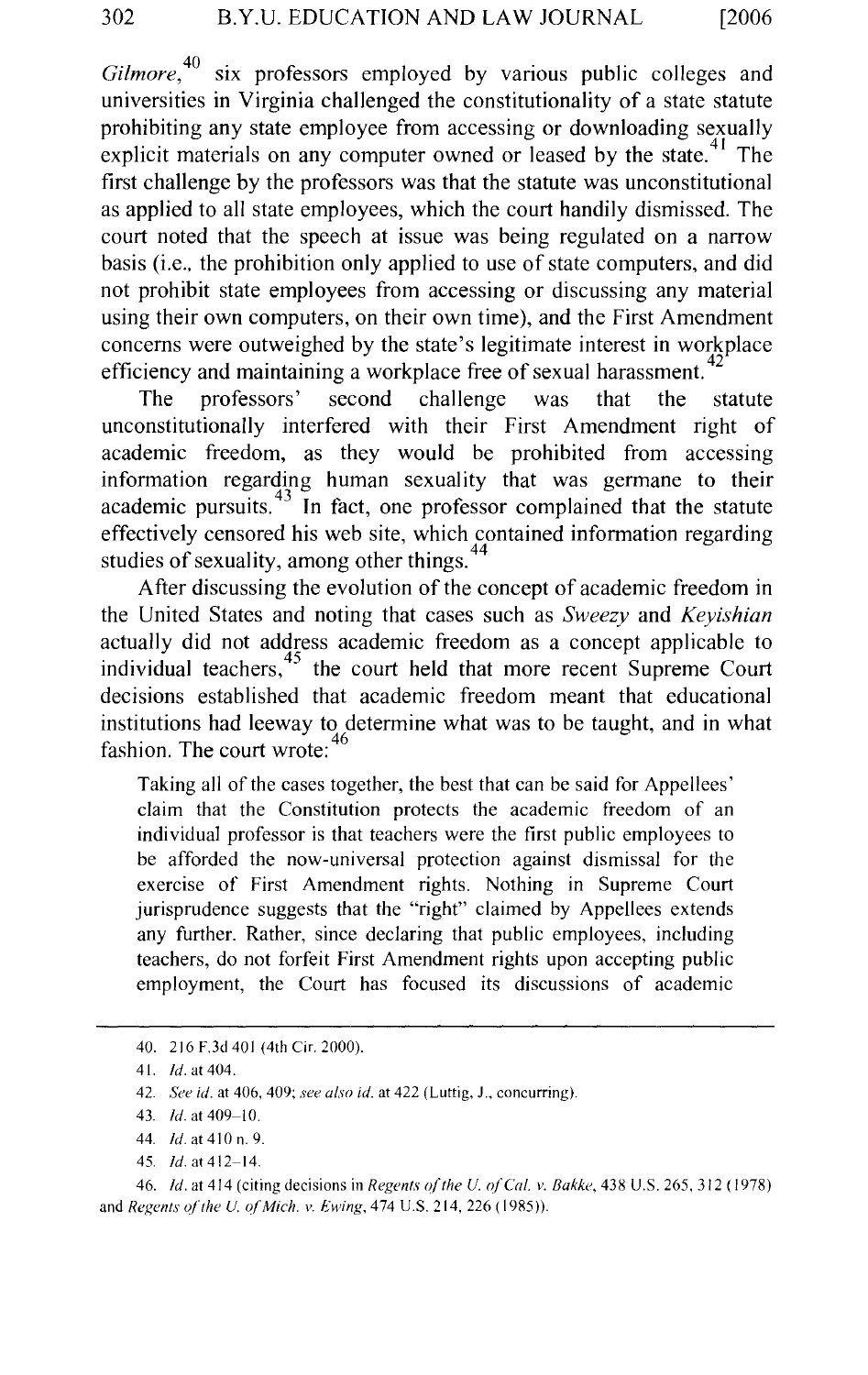freedom solely on issues of institutional autonomy. We therefore conclude that because the Act does not infringe the constitutional rights of public employees in general, it also does not violate the rights of professors.

Overall, academic freedom still remains a vague and ambiguous concept that seems to receive recognition by the courts in a variety of inconsistent, and often ill-defined, circumstances. While the concept has received recognition and ratification from the United States Supreme Court, questions still remain as to who is protected by academic freedom. Even though there is substantial case law indicating that academic freedom applies to individual professors, the Fourth Circuit's decision in *Urofsky* casts some doubt as to whether academic freedom is an individual professor's right or a right that extends only to educational institutions. Likewise, as previously mentioned, the vagueness of the concept of academic freedom, including its lack of a clear definition and uncertainty regarding who is entitled to its protections, becomes more problematic in connection with sexual harassment concerns.

#### III. SEXUAL HARASSMENT

Generally speaking, the law of sexual harassment arose from Title VII of the Civil Rights Act of 1964.<sup>48</sup> Initially, courts found that Title VII was violated when instances of repeated, unwanted sexual advances, derogatory comments, gestures, and similar conduct, were directly related to obtaining employment, promotions, raises, etc.  $49$  This concept is now more commonly referred to as *quid pro quo* sexual harassment. 5

In 1980, the EEOC expanded the definition of sexual harassment beyond the *quid pro quo* form of harassment when it issued guidelines setting forth a definition of sexual harassment that included the idea of a "hostile working environment":<sup>51</sup>

Unwelcome sexual advances, requests for sexual favors, and other verbal or physical conduct of a sexual nature constitute sexual

<sup>47.</sup> *!d.* at 415 (footnote omitted).

<sup>48. 42</sup> U.S.C. § 2000e (2000).

<sup>49.</sup> *E.g. Miller v. Bank of America,* 600 F.2d 21 I, 213 (9th Cir. 1979) (The court found Title VII to have been violated when the plaintiff was fired after refusing her supervisors sexual advances. "[R]espondeat superior does apply here, where the action complained of was that of a supervisor [who has the authority] to hire, fire, discipline or promote, or at least to participate in or recommend such actions .... "); *see also Meritor Savings Bank v. Vinson,* 477 U.S. 57, 70-71 (1986) (clearly describing the "quid pro quo" concept).

<sup>50.</sup> Eugene Scalia, *The Strange Career of Quid Pro Quo Sexual Harassment*, 21 Harv. J.L. & Pub. Policy 307, 308 ( 1998).

<sup>51. 29</sup> C.F.R. § 1604.11(a) (2005).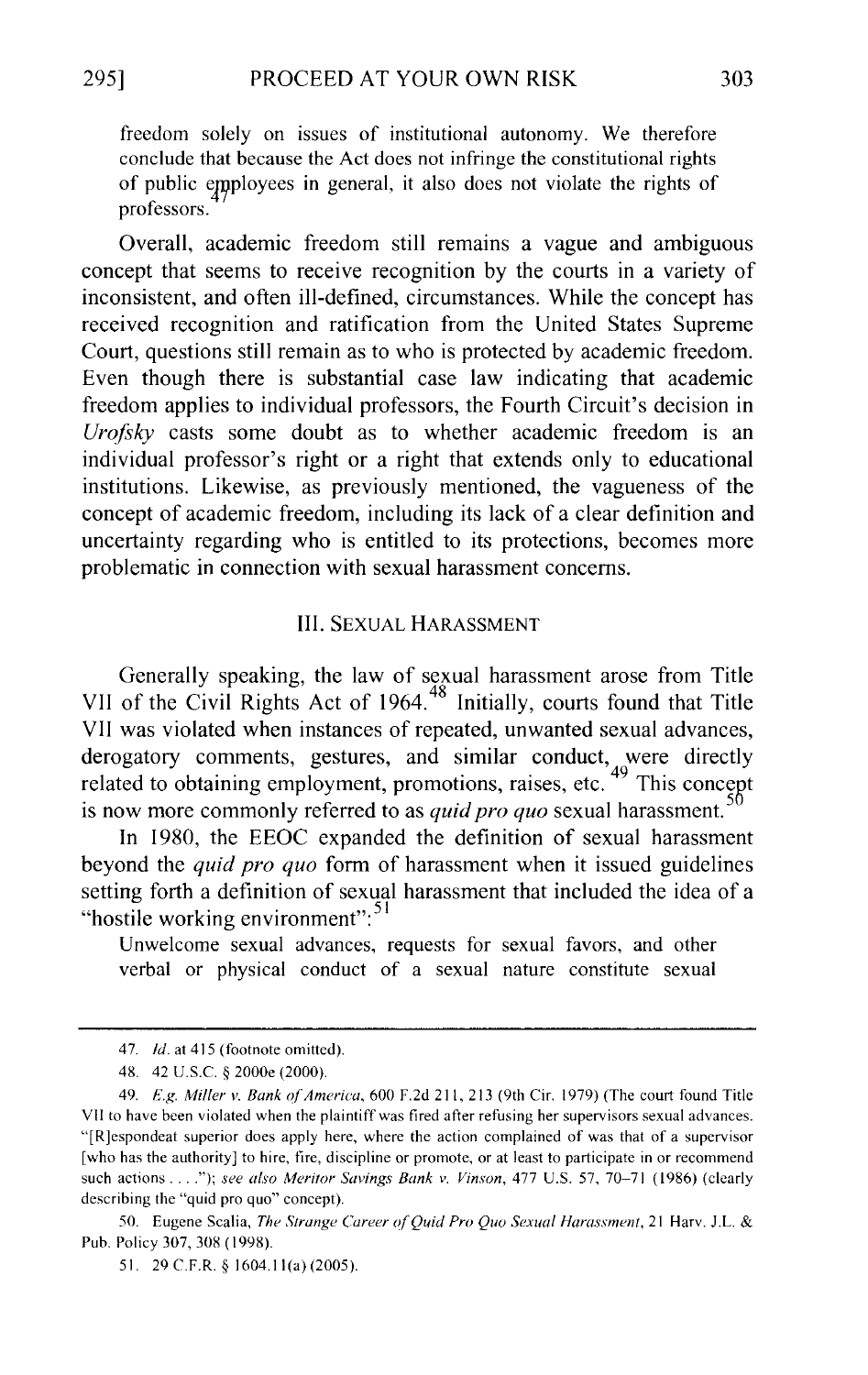harassment when[:]

( 1) submission to such conduct is made either explicitly or implicitly a term or condition of an individual's employment,

(2) submission to or rejection of such conduct by an individual is used as the basis for employment decisions affecting such individual, or (3) such conduct has the purpose or effect of unreasonably interfering with an individual's work performance or creating an intimidating, hostile, or offensive working environment.

The concept of hostile work environment was recognized and enforced by the United States Supreme Court in *Meritor Savings Bank v. Vinson.*<sup>53</sup> In 1993, the Court expanded an employer's liability for hostile work environment sexual harassment by ruling that no diagnosed psychological injury was required to state a claim where the conduct was severe and pervasive and would be offensive to a "reasonable woman."<sup>54</sup>

#### *A. Title IX*

The prohibition of unlawful discrimination and harassment, whether *quid pro quo* or hostile working environment, is included in the protections of Title IX of the Education Amendments of 1972 which states that:

No person in the United States shall, on the basis of sex, be excluded from participation in, be denied the benefits of, or be subjected to discrimination under any education program or activity receiving federal financial assistance ....

Under Title IX, an aggrieved individual has a private right of action against an offending institution,  $56$  and it is clear that if any program of an institution receives federal funds, the entire institution is subject to the provisions of Title IX.<sup>57</sup>

The U.S. Supreme Court has consistently recognized the protections afforded under Title IX. In 1992, the Court in *Franklin v. Gwinett*  **County Public Schools<sup>58</sup>** reiterated that Title IX provides an individual basis for claims of sexual harassment or gender discrimination against educational institutions as well as a basis for awarding monetary damages. 59 In *Franklin,* the court considered the protections afforded

<sup>52.</sup> *!d.* 

<sup>53. 477</sup> U.S. at 67.

<sup>54.</sup> *Harris v. ForkliftSvs .. lnc.,* 510 U.S. 17,23 (1993).

<sup>55. 20</sup> U.S.C. § 1681(a) (2000).

<sup>56.</sup> *Cannon v. U. of Chi.*, 441 U.S. 677, 717 (1979).

<sup>57.</sup> *Civil Rights Restoration Act of 1987*, 20 U.S.C. § 1687.

<sup>58. 503</sup> U.S. 60 (1992).

<sup>59.</sup> */d.* at 76.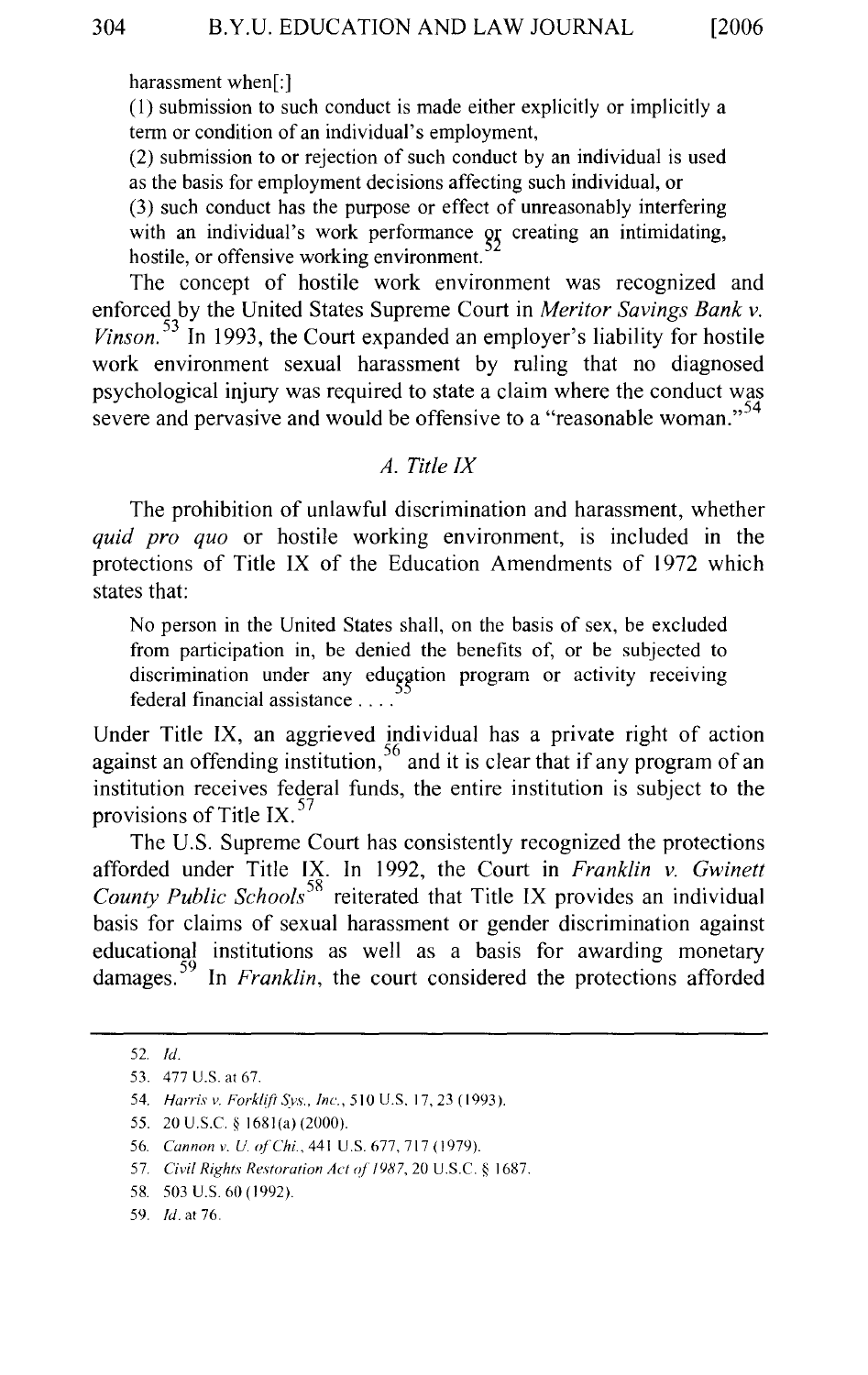under Title IX for a female student who was harassed by a  $\frac{60}{60}$  The female student reported instances of sexual conversations, forced kissing, and even coerced intercourse that occurred on school premises.<sup>61</sup> The teacher involved in this harassment ultimately resigned, although the school personnel suggested the student not pursue the matter.  $62 \text{ In a unanimous decision, the Court held that the student}$ could recover monetary damages under Title  $IX<sub>1</sub>$ <sup>63</sup> and more importantly, affirmed the Title IX protections against sexual harassment.

Generally, enforcement of Title IX protections is assigned to the U.S. Department of Education's Office for Civil Rights (OCR), which can terminate federal funding for educational institutions found to be in violation of the law.<sup>64</sup> In 1997, the OCR disseminated the "Sexual" Harassment Guidance: Harassment of Students by School Employees, Other Students, or Third Parties" (hereinafter the Guidance).<sup>65</sup> The Guidance specifically states that Title VII of the Civil Rights Act should provide a framework for evaluating sexual harassment claims under Title IX, 66 and that Title IX prohibits *quid pro quo* and hostile environment acts.  $67$  The Guidance also specifically notes that educational institutions may be held strictly liable for instances of *quid pro quo* harassment, <sup>68</sup> just as courts have imposed strict liability under Title VII for cases of *quid pro quo* sexual harassment.<sup>69</sup>

In hostile environment claims, the Guidance imposes liability on educational institutions where an employee of the institution appears to be acting on behalf of the institution or is aided in carrying out the harassment by hi: or her position of authority.<sup>70</sup> A constructive notice standard applies to other hostile environment claims.

Courts have regularly held that Title IX imposes duties on educational institutions to prevent sexual harassment of students in the

- 65. 62 Fed. Reg. 12034(Mar. 13, 1997).
- 66. *!d.* at 12046 n. 2.
- 67. *!d.*
- 68. *ld* at 12039.

69. *E.g. Meritor Savings Bank,* 477 U.S. at 70-71 (clearly describing the "quid pro quo" concept); see also Faragher v. City of Boca Raton, 524 U.S. 775, 807-08 (1998) (indicating in dicta that affirmative defenses should be allowed for hostile environment cases, but not for *quid pro quo*  cases).

70. 62 Fed. Reg. at 12039 (Mar. 13, 1997).

71. *!d.* at 12039-40.

<sup>60.</sup> *!d.* at 63.

<sup>61.</sup> *!d.* 

<sup>62.</sup> *!d.* at 64.

<sup>63.</sup> */d.* at 76.

<sup>64. 20</sup> U.S.C. § 1682 (2000).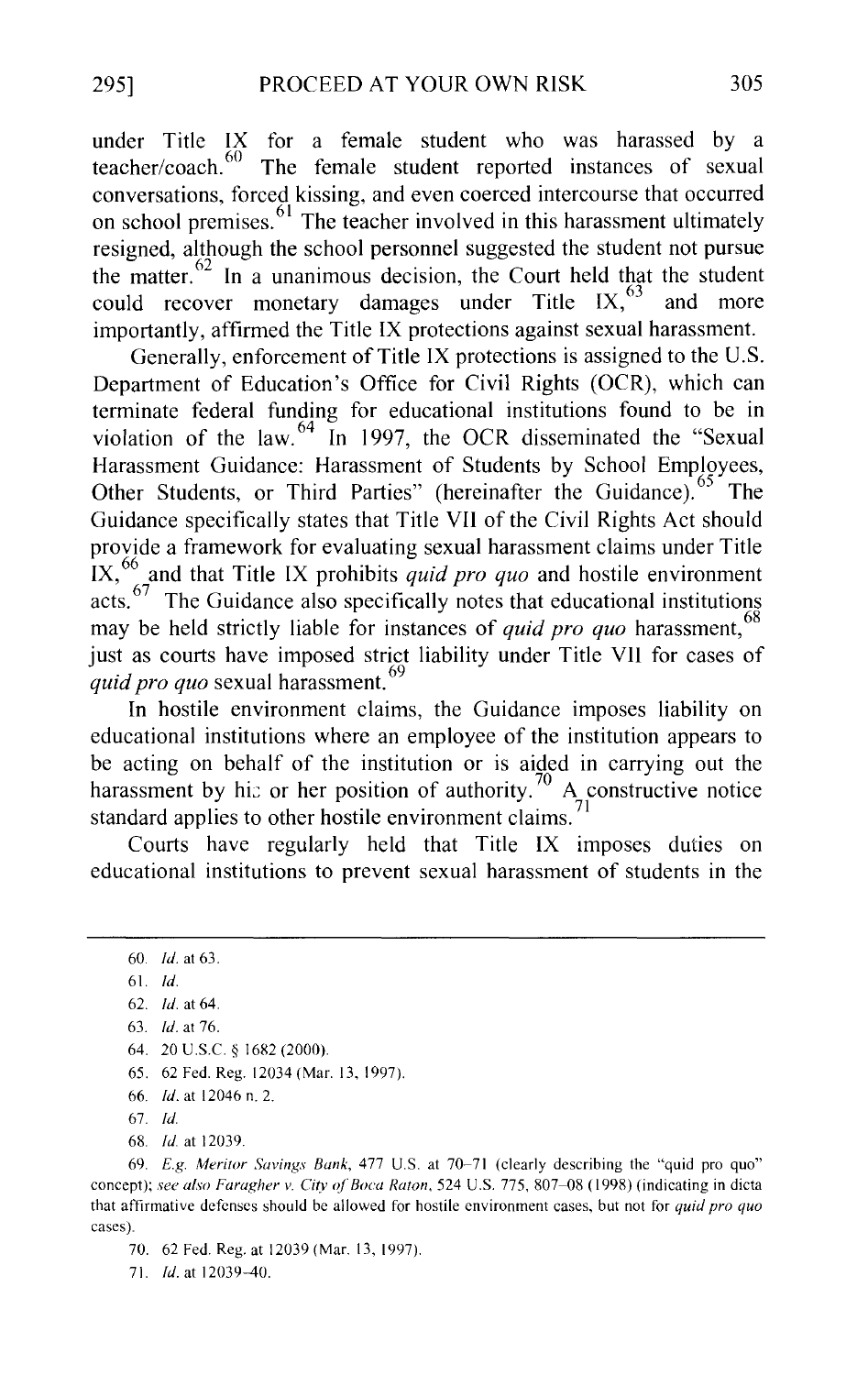same fashion that Title VII imposes duties on employers to prevent sexual harassment of employees.<sup>72</sup> With regard to employee-to-student sexual harassment the Supreme Court in *Gebser v. Lago Vista Independent School District,* 3 held that actual notice of the harassment was necessary before an educational institution could be held liable under Title IX, with the educational institution demonstrating "deliberate indifference" to the situation (i.e., failing to act).<sup>74</sup> The court specifically rejected imposing liability on the basis of constructive notice (e.g., "the institution should have known"), but further held that discriminatory animus was not required.<sup>75</sup> Four justices dissented, noting that sexual harassment by a teacher violated a duty the school assumed in return for federal financial aid and the teachers had far greater authority over students than employers had over employees.<sup>76</sup> Thus, the dissenters noted, the standard for liability under Title IX should be at least roughly the same as that used to impose employer liability under Title VII sexual  $\frac{32}{77}$  harassment claims.<sup>77</sup>

Subsequently, though courts have applied an "actual notice" requirement to encompass reports from persons other than the victim of the sexual harassment,  $\frac{8}{10}$  the "deliberate indifference" standard has proven somewhat more problematic. The *Gebser* decision indicates that there must be almost a conscious decision to not remedy the harassment,<sup>19</sup> while the Sixth Circuit has noted that "deliberate" indifference" arises when an educational institution turns a "blind eye" to the situation it knew or should have known about, and which does nothing to end the harassment. 80

Despite the vagueness of the "deliberate indifference" requirement, it is clear that the courts have little difficulty allowing liability issues to proceed to trial under Title IX where there is some form of notice of the

79. 524 U.S. at 290-91.

80. *!d.* at 290. *Vance* v. *Spencer County Pub. Sch. Dist.,* 231 F.3d 253, 262-63 (6th Cir. 2000) (finding that the District responded inadequately to the plaintiffs complaints of harassment); *see also Kinman v. Omaha Pub. Sch. Dist.,* 171 F.3d 607, 609-10 (8th Cir. 1999) (citing *Kinman v. Omaha Pub. Sch. !Jist.,* 94 F.3d 463,467 (8th Cir. 1996)).

<sup>72.</sup> *E.g. Oona v. McCaffrey,* 143 F.3d 473,477 (9th Cir. 1998) ('Title Vll standards apply to hostile environment claims under Title IX.").

<sup>73. 524</sup> U.S. 274 ( 1998).

<sup>74.</sup> *!d.* at 290.

<sup>75.</sup> *!d.* at 289-91.

<sup>76.</sup> *!d.* at 297-99 (Stevens, Souter, Ginsberg, & Breyer, JJ., dissenting).

<sup>77.</sup> *!d.* (Stevens, Souter, Ginsberg, & Breyer, JJ., dissenting).

<sup>78.</sup> *E.g. Massey v. Akron Ci(v Bd. of Educ.,* 82 F. Supp. 2d 735, 743-44 (N.D. Ohio 2000) ("The Court held [in *Gebser]* that an education institution's liability will depend on a showing of actual notice and deliberate indifference.").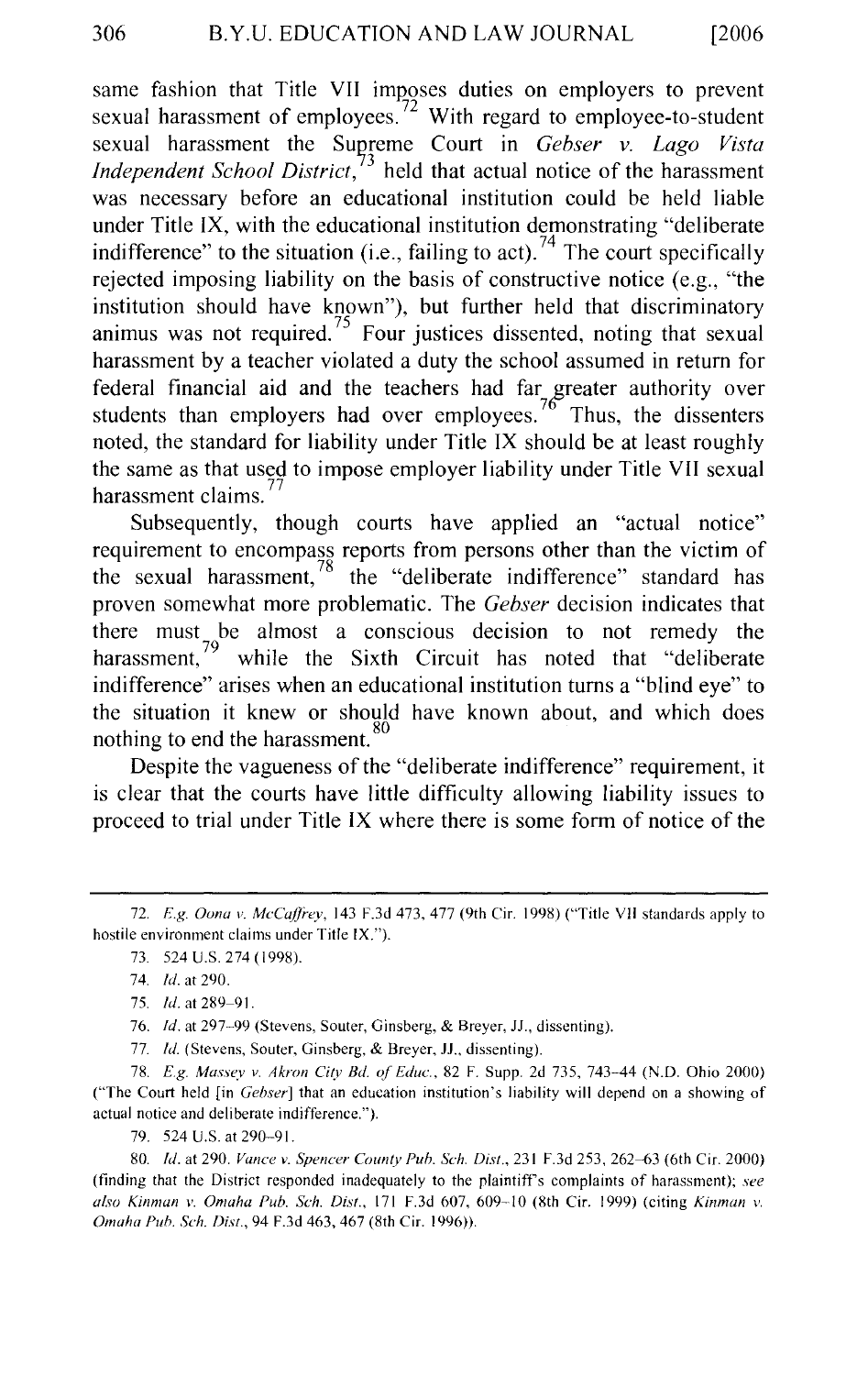harassment, and the institution does little or nothing to remedy it. $81$  In fact, *Chontos v. Rhea*<sup>o2</sup> gives authority for the proposition that "deliberate indifference" is a question of fact to be determined by a jury.<sup>83</sup> In *Chontos*, there was evidence showing the institution knew of a professor's reputation of harassment, but did nothing to rectify the situation.<sup>84</sup> In contrast to the vagueness of the notice requirements under Title IX, the affirmative defense available under Title VII gives employers an incentive to act quickly to address and remedy complaints of harassment.<sup>85</sup>

#### *B. Related Causes o\_fAction*

While to this point this article has focused on potential sexual harassment liability under Title IX, educators should also be aware of other bases for liability. In addition to the claims already considered, victims of sexual harassment in an academic setting have been successful in making tort-based claims against an educational institution based upon theories of negligent supervision, negligent hiring, etc.<sup>86</sup> Unsurprisingly, the courts have not imposed tort-based liability on institutions where there has been no notice of sexual harassment or any evidence in the employee's  $\frac{1}{87}$  ast that would indicate proclivities towards sexual harassment.

To avoid the barriers of Title IX, or to increase the possibilities of recovery, several cases impose liability pursuant to the Civil Rights Act of 1871, 42 U .S.C. § 1983 (hereinafter "Section 1983"). 88 Section 1983 provides a procedure to vindicate violation of federally protected rights,

86. *E.g Shante D. v. City of New York,* 638 N.E.2d 962, 962 (N.Y. 1994) (The City of New York was found to be the legal cause of plaintiffs injury because of the school's failure to provide "requisite supervision.").

87. *E.g. Medlin v. Bass,* 398 S.E.2d 460, 462-63 (N.C. 1990) (Employer had no way of knowing of defendant's pedophilic tendencies, since the person he used as a reference said nothing about a previous assault and the recommendations contained no information indicating that the defendant was a pedophile.).

88. *E.g. Monell v. Dept. of Soc. Servs.,* 436 U.S. 658, 660 ( 1978 ).

<sup>81.</sup> *E.g. Massey.* 82 F. Supp. 2d at 735 (The court denied the defendant institution's motion for summary judgment and found that the institution was put on notice via several complaints, comments, as well as a long history of suggestive pedophilia conduct by the offender, thus fulfilling the "deliberate indifference" requirement.).

<sup>82. 29</sup> F. Supp. 2d 931 (N.D. Ind. 1998).

<sup>83.</sup> */d.* at 938.

<sup>84.</sup> */d.* at 936--37.

<sup>85.</sup> *E.g. Faragher,* 524 U.S. at 807 (noting that the holding was adopted, in part, to accommodate Title VII's basic policies of encouraging forethought by employers). Atlirmative defenses are only available in cases where no tangible employment action was taken by the employer against the employee. *!d.*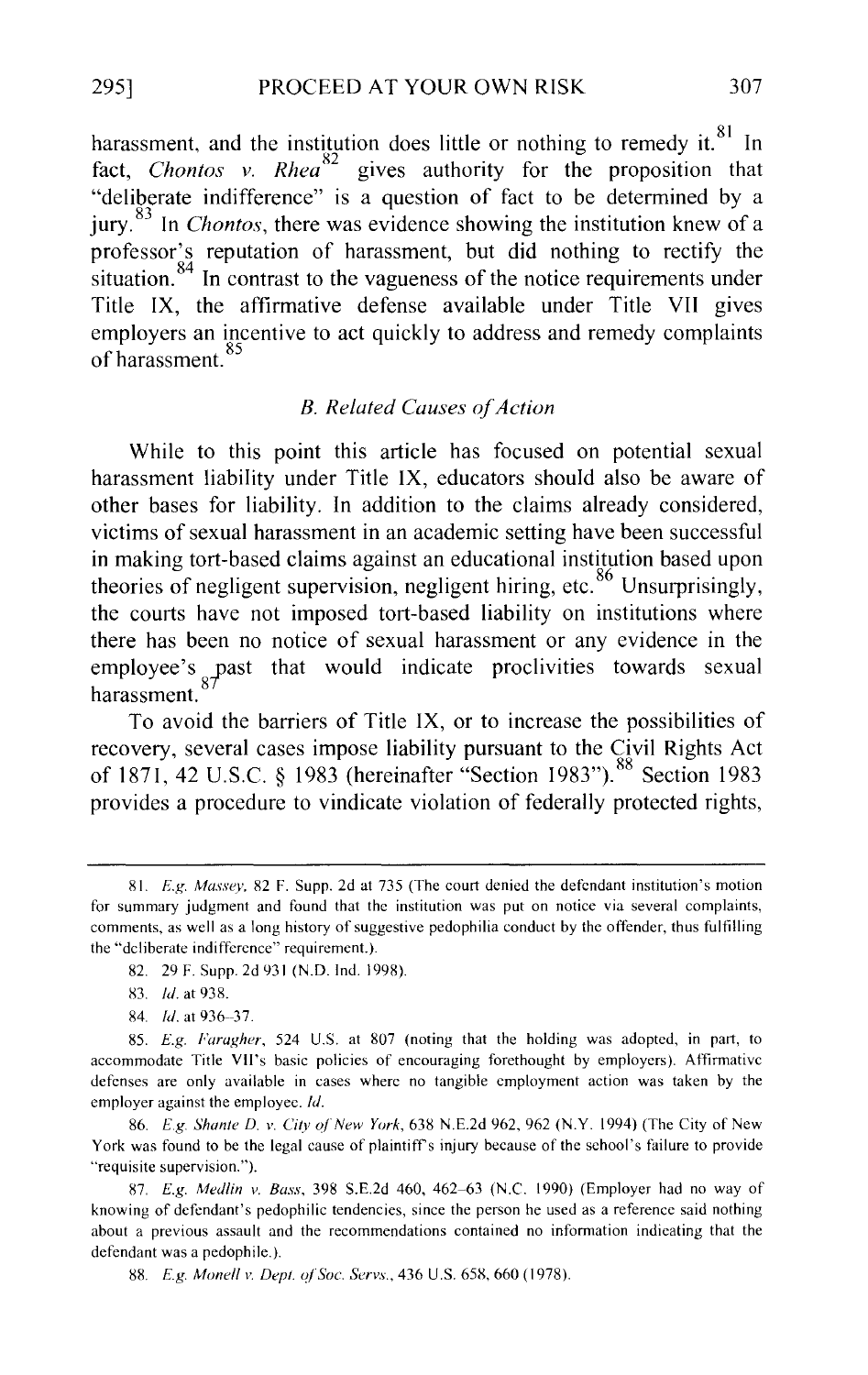but creates no substantive rights.<sup>89</sup> It can be used in addition to, or instead of, Title IX to impose liability in certain circumstances. However, those circumstances must involve a clearly recognized, federally protected right. As such, the Section 1983 cases that pertain to Title IX issues generally involve acts of sexual assault, coerced intercourse, and rape, which are usually state crimes.

Furthermore, defendants in Section 1983 actions are often protected by a "good faith" based qualified immunity if they took some action in response to a complaint.  $90\%$  To recover under Section 1983, the plaintiff must show a "custom" of deprivation of constitutional rights by showing a continual, widespread pattern of misconduct, or deliberate indifference by the institution after receipt of notice of misconduct.<sup>91</sup> Where there is not a clearly protected right (e.g., in those instances which may constitute hostile work environment sexual harassment), liability under Section 1983 may be difficult to establish.

Moreover, under the Eleventh Amendment, states have immunity from suit in federal court.<sup>92</sup> If the educational institution is a "state" institution" (which would probably not apply to claims against private colleges and universities), it must either consent to the suit by waiving its Eleventh Amendment immunity or there must be a federal statute explicitly waiving the state institution's Eleventh Amendment immunity.  $93$  In this type of case, Title IX should effectively become the main basis for claims because Title IX conditions receipt of federal financial aid on the institution expressly waiving its Eleventh  $A$  mancial and  $\frac{6}{94}$ <br>A mendment immunity.

94. 42 U.S.C. § 2000d-7(a)(1); *Litman v. George Mason U.*, 186 F.3d 544, 548, 550, 555 (4th Cir. 1999); *see also Klemencic v. Ohio State U.,* 10 F. Supp. 2d 91 I, 918 n. 7 (S.D. Ohio 1998) (citing *Franks v. Kentucky Sch. for the Deaf*, 142 F.3d 360 (6th Cir. 1998)).

<sup>89. 42</sup> U.S.C. § 1983.

<sup>90.</sup> *E.g. !lagan v. Houston lndep. Sch. Dist.,* 5 I F.3d 4X, 51-53 (5th Cir. I 995) (Defendant's actions were enough to protect him from liability, though those actions were not successful, as "simple ineffectiveness is not enough to overcome qualified immunity.").

<sup>91.</sup> *Larson ex rel. Larson v. Miller*, 76 F.3d 1446, 1453 (8th Cir. 1996) (citing *Jane Doe A. v. Spec. Sch. Dist., 901 F.2d 642, 645 (8th Cir. 1990)); Colleen R. Courtade, What Constitutes Policy or Custom for Purposes of Determining Liabili(v of' Local Government Unit under 42 U.S. CA. § 1983- Modern Cases,* 81 A.L.R. Fed. 549, 558-559 (2005).

<sup>92.</sup> The Eleventh Amendment states, "The Judicial power of the United States shall not be construed to extend to any suit in law or equity, commenced or prosecuted against one of the United States by Citizens of another State or by Citizens or Subjects of any Foreign State." U.S. Const. amend. XI.

<sup>93.</sup> *See e.g. Breen v. Tex. A&M U.,* 213 F. Supp. 2d 766, 771-72 (S.D. Tex. 2002) (citing *Will v. Mich. Dept. of'St. Police,* 491 U.S. 58,66 (1989)) (holding that because Texas had not waived its sovereign immunity, nor has Congress abrogated state immunity in any other provision, that an administrator of a student's estate was barred against federal suit against Texas A&M University due to the Eleventh Amendment protections).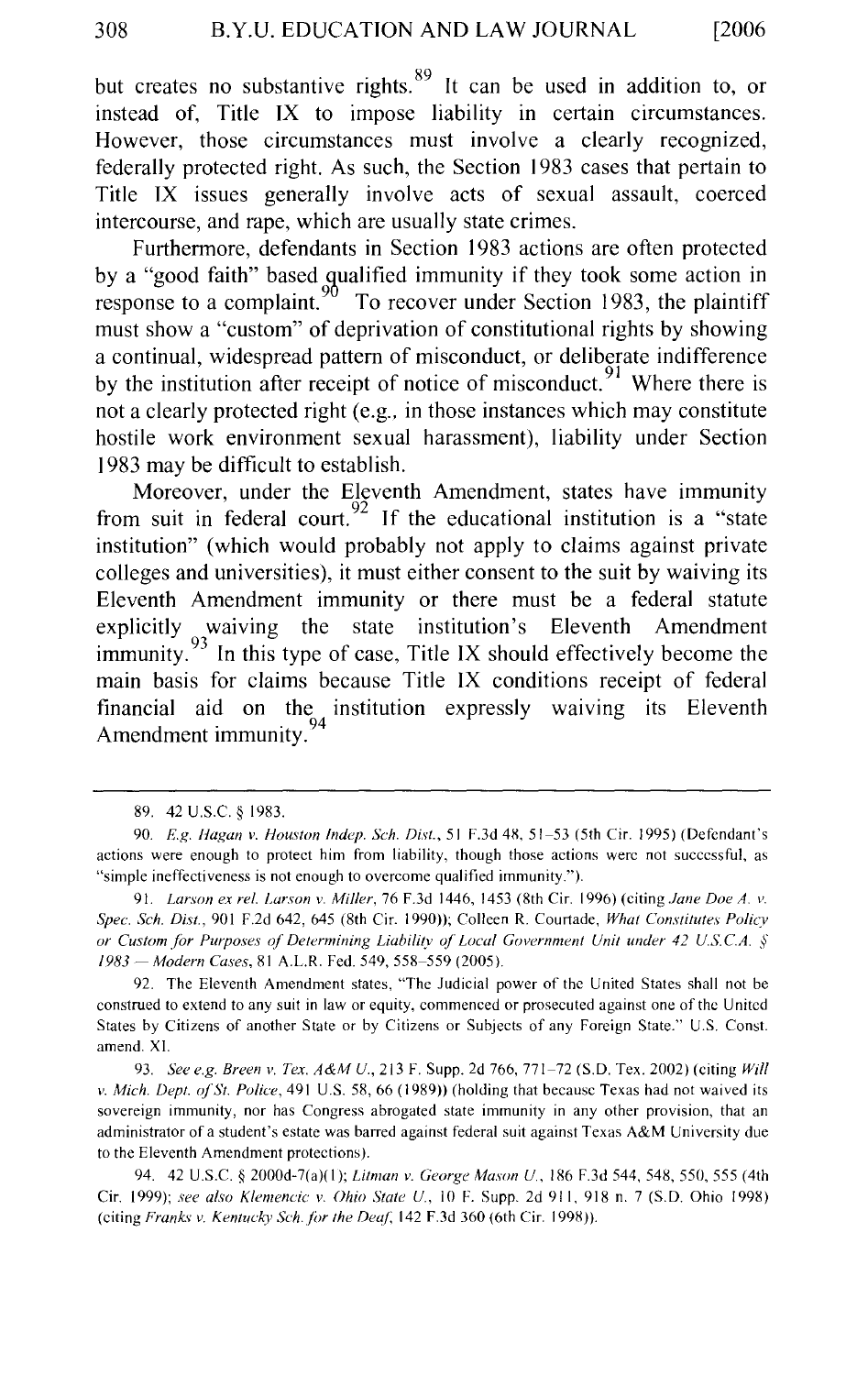Clearly, sexual harassment is unlawful in the employment context under Title VII and in the educational context pursuant to Title IX which borrows some standards and concepts from Title VII. Protections against *quid pro quo* and hostile working environment sexual harassment are available and the OCR is charged with the responsibility of ensuring such protections are enforced. Additionally, other theories of tort liability (e.g., negligent retention, negligent hiring) are available as potential causes of action for those against whom harassment is perpetrated.

However, sexual harassment becomes problematic in the educational context where protections against sexual harassment conflict with the concept of academic freedom. As was asked earlier, when does classroom conduct or discussion become sexual harassment, or at what point is the conduct or discussion protected under the rubric of academic freedom?

#### IV. SEXUAL HARASSMENT AND ACADEMIC FREEDOM

#### *A. Quid Pro Quo*

In cases of *quid pro quo* sexual harassment, there are no issues of academic freedom that interfere with the imposition of liability. Where there is a tangible academic reward or benefit in exchange for sexual favors, the courts have no problem holding at least the offending party responsible.

In addition to holding the offending party responsible for actions that constitute sexual harassment, there are occasionally issues of vicarious liability on the part of the institution employing the offender.<sup>96</sup> One such example, *Johnson v. Galen Health Institutes, Inc.*, <sup>97</sup> involved a student seeking to become a licensed practical nurse.  $98\degree$  One of the student's instructors began what became an increasingly severe pattern of harassment, starting with touching, then inappropriate comments about her body (e.g., referencing to the student's "boobies" and "cha-chas"),

<sup>95.</sup> *E.g. Kinman v. Omaha Pub. Sch. Dis/.,* 94 F.3d 463 (8th Cir. 1996) (Affirming the grant of summary judgment against the offender for creating a hostile environment-rather than quid pro quo sexual harassment. The employers were not held vicariously liable.).

<sup>96.</sup> *E.g. Gehser,* 524 U.S. at 290. *See also Alexander v. Yale* U., 459 F. Supp. I, 4 (D. Conn. 1977), *affd,* 631 F.2d 178 (2d Cir. 1980) (citing *Barnes v. Costle,* 561 F.2d 983, 1000-01 (D.C. Cir. 1977) (MacKinnon, J., concurring)) ("inaction ... does assume significance, for on refusing to investigate, the institution may sensibly be held responsible for condoning or ratifying the employee's invidiously discriminatory conduct"); *Crandell v. N.Y. College of Osteopathic Medicine,*  87 F. Supp. 2d 304 (S.D.N.Y. 2000).

<sup>97. 267</sup> F. Supp. 2d 679 (W.D. Ky. 2003).

<sup>98.</sup> *!d.* at 682.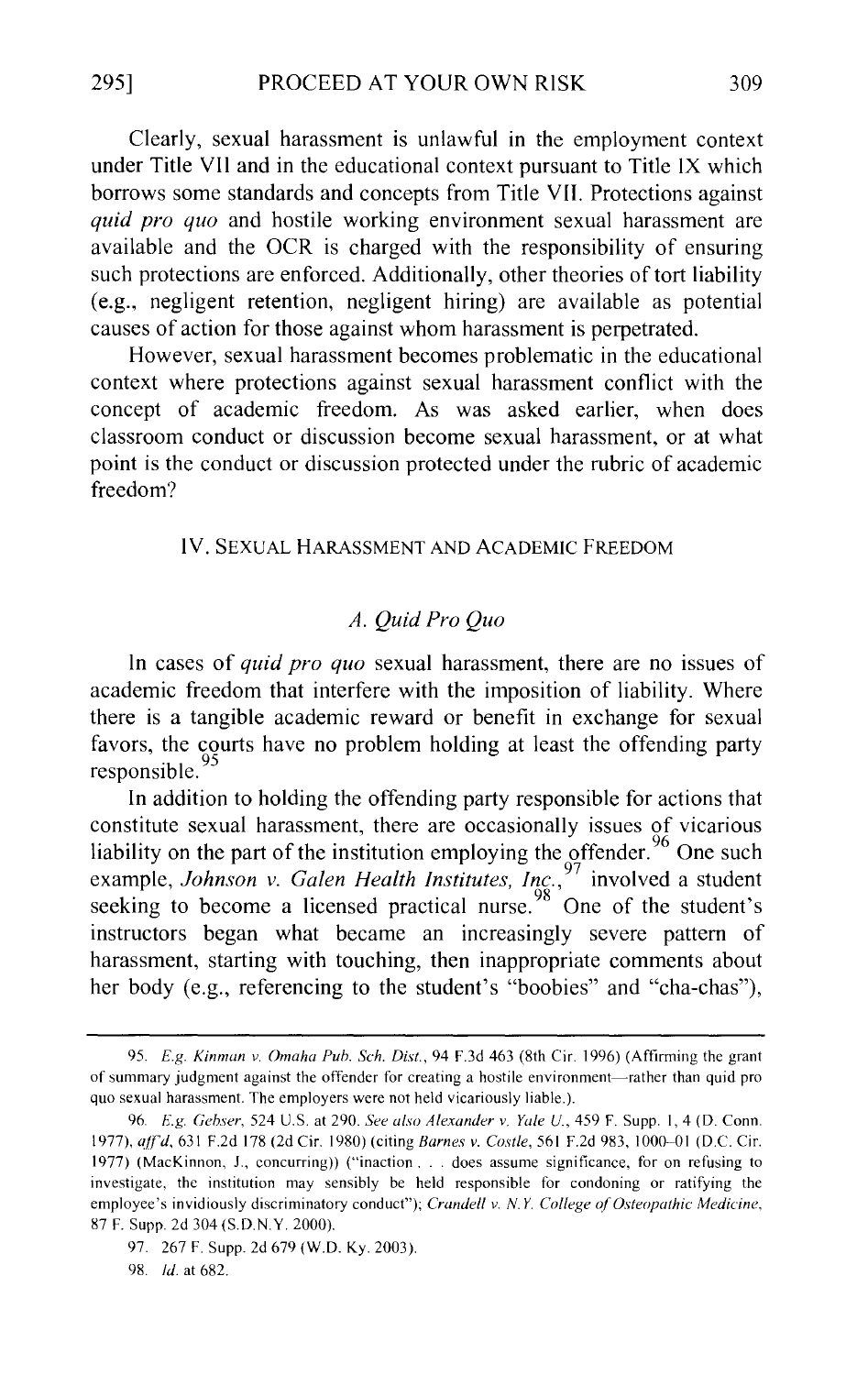and eventually leading to a *quid pro quo* proposition – which she refused.<sup>99</sup> When the instructor gave the student a failing grade, she filed a complaint with the Kentucky Commission for Human Rights.  $100$  She subsequently communicated her complaints directly to the school when it inquired regarding her Kentucky Commission for Human Rights claim.

Eventually, the plaintiff sued the school in United States District Court, alleging violations of Title IX.<sup>102</sup> Although the court held that a valid *quid pro quo* claim of sexual harassment was stated when the issue was whether the plaintiff's failure was a direct result of her refusal of the instructor's proposition, it granted the motion for summary judgment on the quid pro quo claim because the school did not have sufficient notice.  $103$  Indeed, the plaintiff went to all her classes and made no complaints to the school prior to the end of class. <sup>104</sup> And, the court also granted the motion for summary judgment on the plaintiffs hostile environment claim.<sup>105</sup>

Another example of potential vicarious liability for an institution that employs an offender can be found in *Gyda v. Temple University.* 106 The *Gyda* court held that the plaintiff alleged a viable *quid pro quo* claim when he and his supervising professor mutually terminated a romantic relationship.  $107$  The supervising professor subsequently adopted a hostile, rude, and harassing manner toward the student.  $108$  The plaintiff raised the issue that the supervising professor had made his life more difficult in the laboratory. Noting Title VII precedent where *quid pro quo*  liability had been imposed merely when the work life became "more difficult," the court held a valid *quid pro quo* claim under Title IX had been made, and the school had potential liability under such a claim.<sup>109</sup>

#### *B. Hostile Environment*

Like *quid pro quo* claims, hostile environment sexual harassment

99. *Id.* 100. *!d.* at 683. 101. *!d.*  I 02. *!d.* at 681. I 03. *!d.* at 689. I 04. *!d.* at 687. 105. *!d.*  106. 2000 U.S. Dist. LEXIS 7099 (E.D. Pa. May 23, 2000). 107. *!d.* at \*5. 108. *Id.* at \*\* 5, 17, 19–20.

109. *!d.* at \*20 (citing *Walker v. Mac(rugals Bargains. Closeouts, Inc.,* 1994 U.S. Dist. LEXIS 18136 (E.D. La. Dec. 9, 1994)).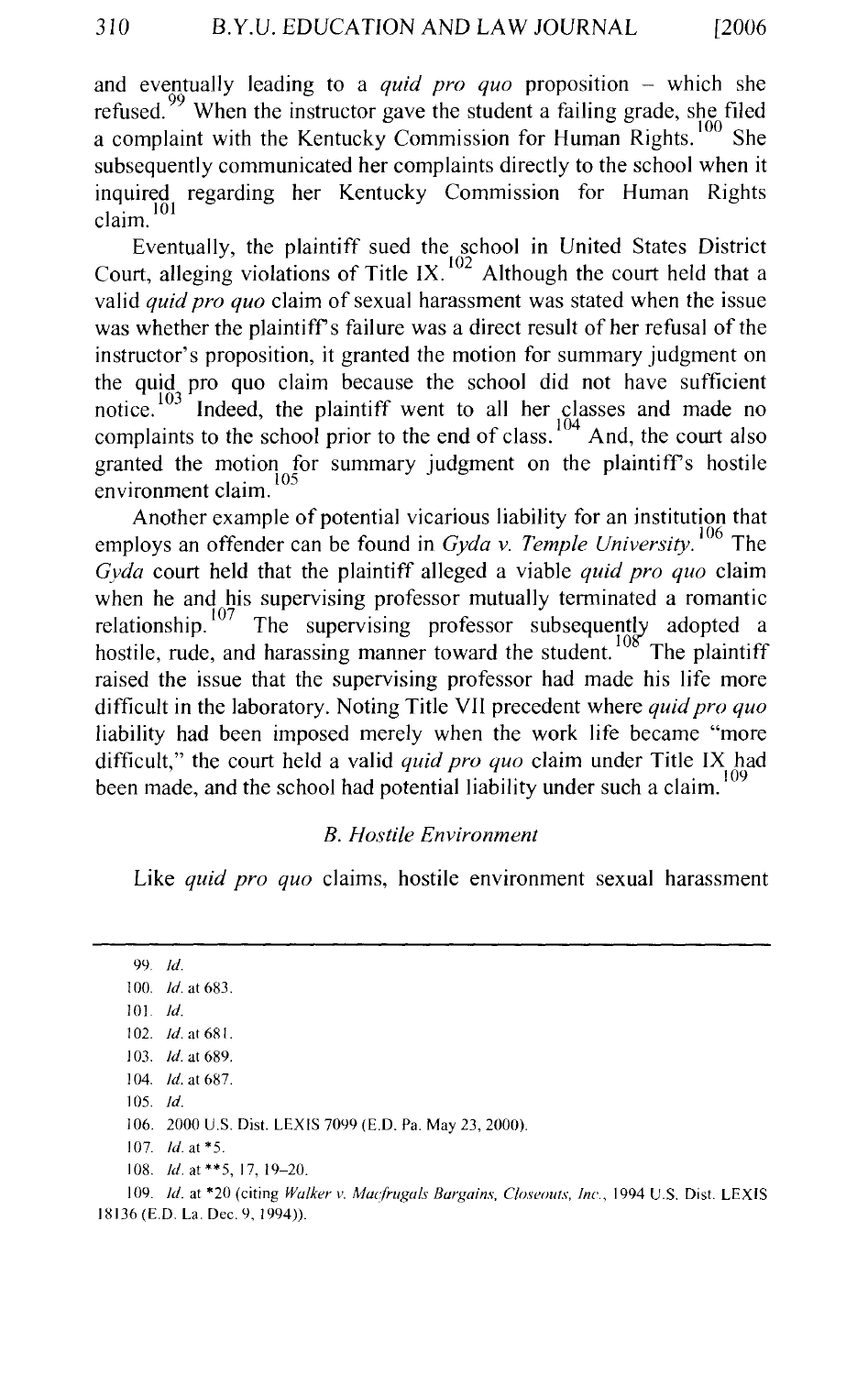claims often do not involve issues of academic freedom. Hostile environment sexual harassment occurs when unwelcome sexual advances, requests for sexual favors, or other verbal or physical conduct have the purpose or effect of unreasonably interfering with an individual's performance or create an intimidating, hostile, or offensive environment.

A rather egregious example of a hostile environment claim in which a plaintiff attempted to attach liability to the employer of the offender is *Wills v. Brown University*.<sup>111</sup> Wills was a student who went to talk to one of her professors about difficulties she was having with class materials.<sup>112</sup> During the discussion with her professor, the two prayed, and the professor pulled the student onto his lap twice and fondled her.  $\frac{113}{D}$  During the course of the university's investigation the professor admitted to most of the allegations made by the student.<sup>114</sup> The plaintiff filed a written complaint with the associate dean and her complaint was investigated.<sup>115</sup> As a result, the professor was placed on probation and a written reprimand was issued cautioning him to avoid any such actions in the future. <sup>116</sup> The associate dean deemed these disciplinary actions appropriate because he believed that this was the professor's first offense.<sup>117</sup> As it turned out, not only was this not the professor's first such offense, but it was not his last offense, either. He was terminated two years later for harassing other female students.<sup>118</sup>

The plaintiff's suit named both Brown University and the professor, and sought recovery under Title IX for hostile environment sex harassment and quid pro quo sex harassment.<sup>119</sup> Plaintiff also alleged a number of tort-based claims: assault and battery; negligent hiring, supervision, and retention, and entrustment; and intentional and negligent infliction of emotional distress.<sup>120</sup> An additional claim was stated under state statute for sex discrimination.<sup>121</sup>

A default judgment was entered against the professor in the amount

- 111. 184 F.3d 20, 23-24 (1st Cir. 1999).
- 112. */d.* at 23.
- 113. */d.*
- 114. *!d.*
- 115. */d.*
- 116. *!d.*  117. */d.*
- 118. *!d.* at 24.
- 119. */d.*
- 120. *!d.*
- 121. */d.*

<sup>110.</sup> *Kinman,* 94 F.3d at 467 (citing *Cram v. Lamson* & *Sessions Co.,* 49 F.3d 466, 474 (8th Cir. 1995)).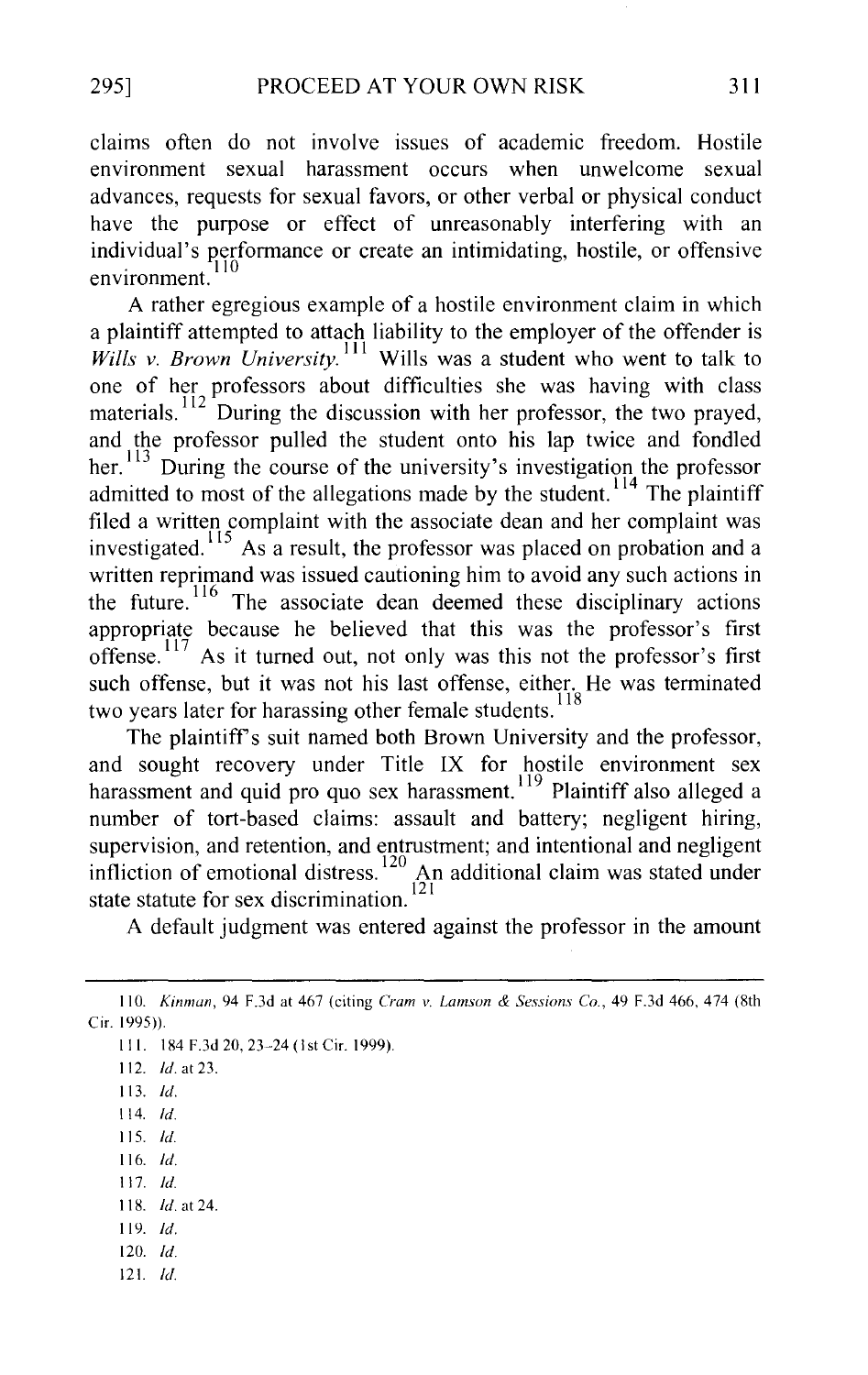of  $$275,000$ .<sup>122</sup> Brown University's motion for summary judgment was granted as to the claims of negligent hiring, retention, and intentional and negligent infliction of emotional distress.  $^{223}$  And at trial, at the end of plaintiff's case, the court granted Brown University's motion for directed verdict as to the quid pro quo and assault and battery claims, allowing only the negligent supervision and hostile environment claims to go to the jury. <sup>124</sup> The jury returned a verdict in favor of Brown University on  $\frac{125}{125}$ 

The appellate court ultimately affirmed the trial court's judgment in all respects.  $126$  With respect to the Title IX claims, the court found little credible evidence that the University had any notice of improper conduct prior to the plaintiff's complaint.<sup>127</sup> And once the University received the plaintiffs complaint, an investigation and remedial measures followed, thereby overcoming the "deliberate indifference" standard.  $^{128}$ 

Another example where a hostile environment claim was made against both the offender and his employer is the case of *Frederick v. Simpson College.* 129 In *Frederick,* the plaintiff was a Russian immigrant enrolled in school to obtain a teaching certificate.  $130$  One of the plaintiffs professors, Steven Rose, allegedly created a hostile environment by use of vulgar language, general comments concerning sexual activity, and staring at the plaintiff, among other things.<sup>131</sup> After the final in-class meeting, the plaintiff was invited by Rose to call him at any time if she needed anything.<sup>132</sup> Subsequent to the class ending, the plaintiff and Rose had several conversations, some initiated by the plaintiff, and they even met off of school premises.<sup>133</sup>

Even though the plaintiff and Rose maintained a relationship long after the class had ended, with Rose writing a number of reference letters at the plaintiffs request and the plaintiff giving Rose a book and a letter as gifts, the court found that such activities were insufficient to give the administrators actual notice.<sup>134</sup> Further, the court dismissed the

122. */d.*  123. *!d.* at 25. 124. *!d.*  125. *!d.*  126. *!d.* at 27. 127. */d.* at 26-27. 12g. */d.* at 27. 129. 149 F. Supp. 2d 826 (S.D. Iowa 200 I). 130. *!d.* at 828. 131. *!d.* at 829-30. 132. *!d.* at 830-31. 133. *!d.* at 830-32. 134. *!d.* at 838-39.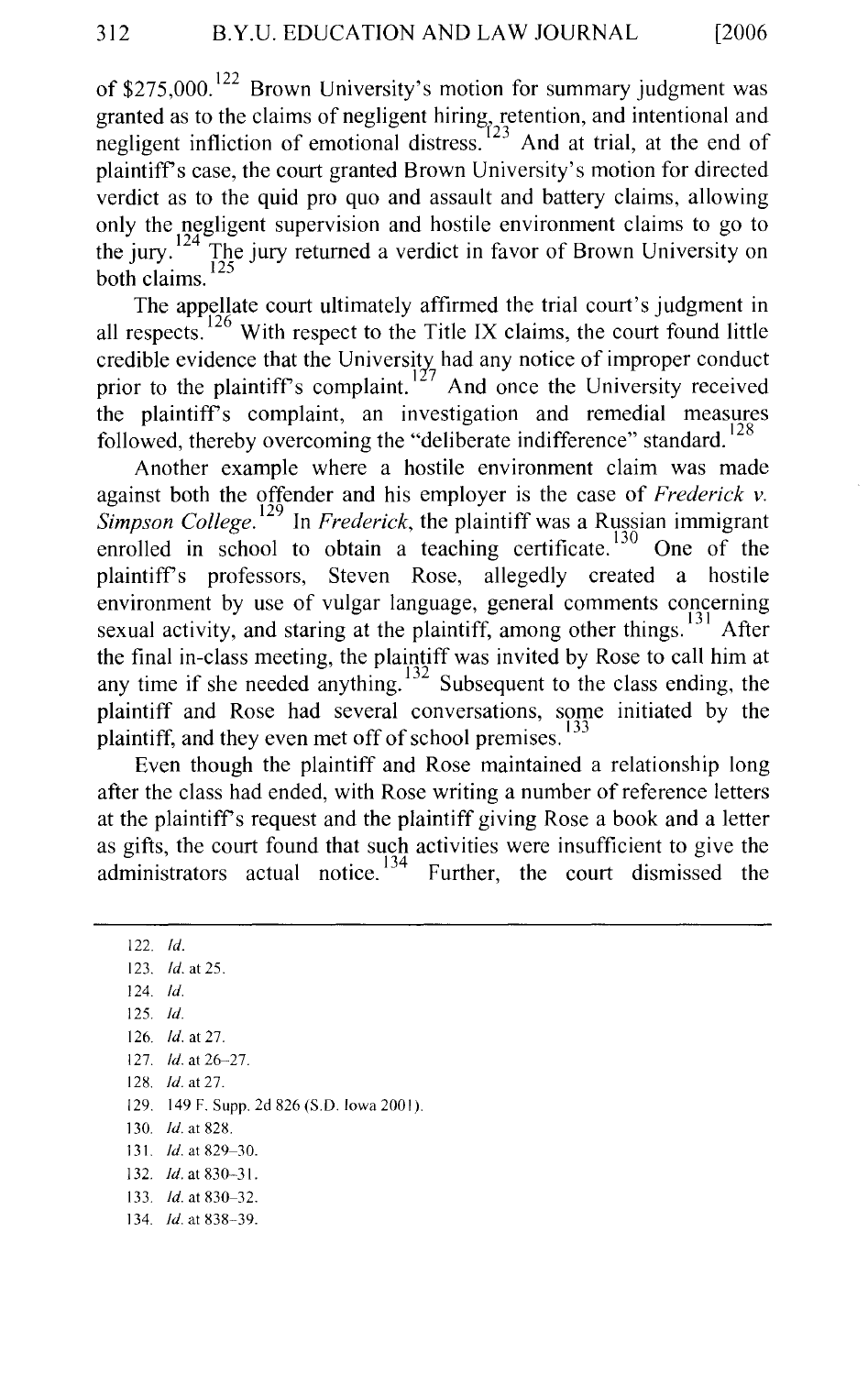plaintiffs Title IX claim against the college because the college had undertaken an investigation of the allegations.  $135$  Indeed, the court found that, although the investigation may not have been very thorough, it was enough to disprove the deliberate indifference standard mandated by *Gebser.* <sup>136</sup>

Yet another attempt to attach liability to both the offender and his employer is *Zimmer v. Ashland University*.<sup>137</sup> In *Zimmer*, the plaintiff was a student on the Ashland University swim team who alleged that her swim coach repeatedly made sexual comments to her. The swim coach told her "that she looked good in a blue bathing suit on different occasions" and performed massages on her despite her request that the college's athletic trainer treat her ailments.<sup>138</sup> The student and other members of the women's swim team met with the athletic director to complain about the coach, with the result that the athletic director informed the coach that his actions were unacceptable.

Even after the meeting with the athletic director, the plaintiff alleged that the coach made at least three more inappropriate comments to her.  $140$  The plaintiff then transferred to another university because she did not want to be on the swim team with that particular coach.<sup>141</sup> Even though the court noted that the plaintiff's claim of a hostile educational environment was not as severe as in other instances, the court still held that the evidence of the inappropriate conduct, given that the plaintiff transferred to another college in order to avoid experiencing any further inappropriate conduct, was sufficient to state a hostile environment claim in violation of Title IX.<sup>142</sup>

The court further held that because the plaintiff had complained to the athletic director who had authority to remedy the situation, but who failed to do more than issue a vague reprimand, the university's motion for summary judgment based on *Gebser* was denied.<sup>143</sup> The plaintiff's tort-based claims for intentional infliction of emotional distress were dismissed against the university and athletic director, but were maintained as to the coach.<sup>144</sup> The plaintiff's tort-based claims against

135. *!d.* at 840. 136. *!d.* at 840. 137. 2001 U.S. Dist. LEXIS 15075 (N.D. Ohio Sept. 5, 2001). 138. */d.* at \*\*5-6. 139. *!d.* at \*\*7-X. 140. *!d.* at \*8. 141.  $Id.$  at \*\*8-9. 142. *!d.* at \*\*25 32. 143. *Id.* at \*\* 18 - 19, 21 - 25, 32. 144. *!d.* at \*\*35, 37.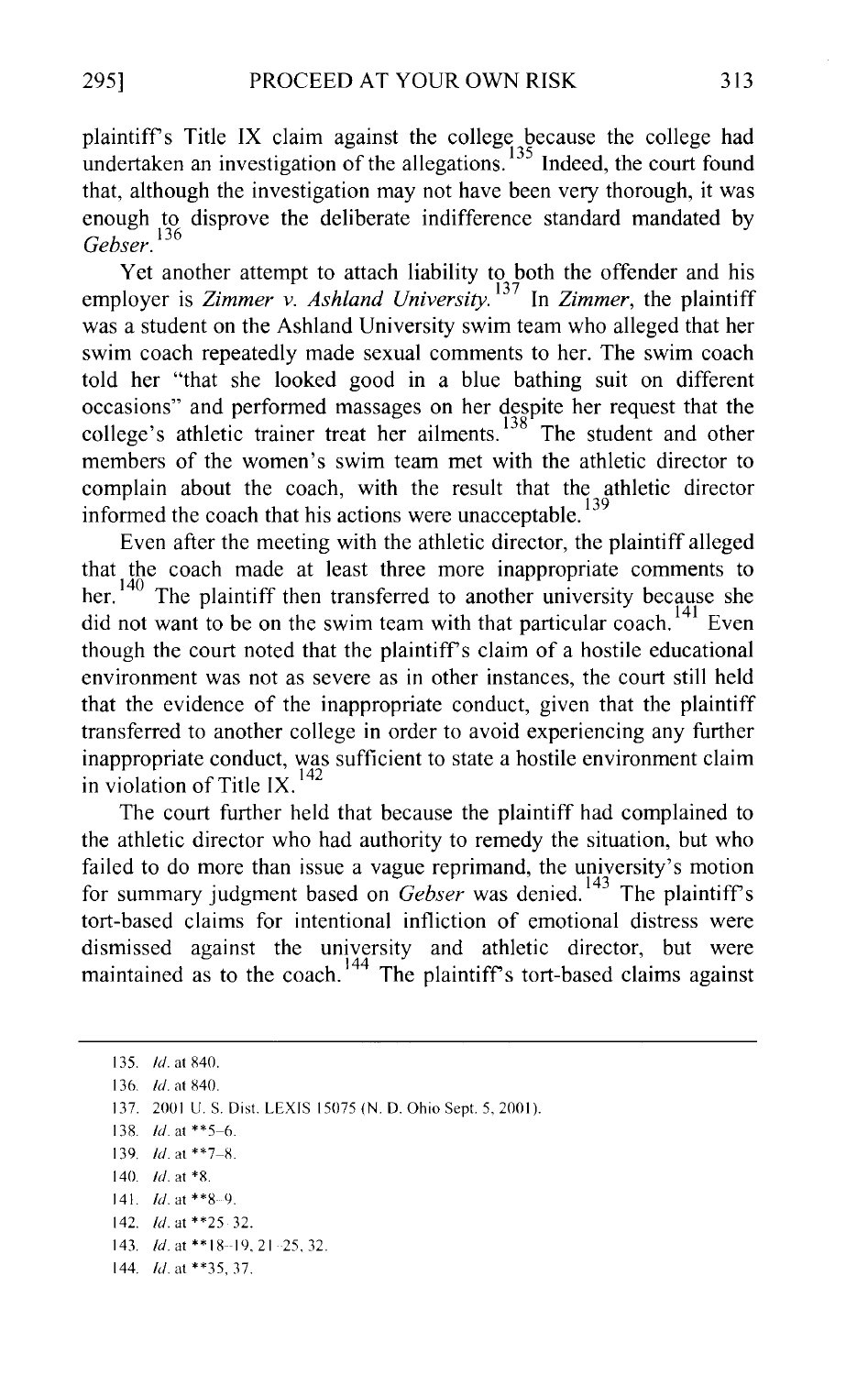the university for negligent hiring were similarly dismissed, but a tort claim of negligent retention was allowed to proceed.<sup>145</sup>

#### C. *Classroom Academic Activities*

In considering the above cases, it is important to keep in mind that they all involved rather egregious violations. In an employment context, there would be little dispute about whether sexual harassment occurred, in contrast to the academic setting, where there may not be a basis for such a position. Because of the rather clear factual circumstances, there are generally no issues of academic freedom to consider. However, academic freedom does become a central issue where the factual circumstances concerning the alleged sexual harassment are based solely on conduct that occurs in, and is germane to, classroom academic activities.

One example in which academic freedom was at the center of the of the factual circumstances of the alleged sexual harassment is *Cohen v. San Bernardino Valley College.* 146 The plaintiff Cohen was a tenured professor at the College, who had taught English and film studies since  $1968$ . 147 Over the years, Cohen had assigned provocative essays to his students and also played "devil's advocate" during class discussions.<sup>148</sup> In the spring of 1992, Cohen stated in class that he wrote for *Hustler* and *Playboy* magazines and read some articles aloud.  $^{149}_{12}$  Cohen then assigned the class to write essays defining pornography.<sup>150</sup> One of his students was offended by the language used in class and by Cohen's repeated focus on topics of a sexual nature. <sup>151</sup> The student asked for an alternative assignment to the "define pornography" paper, but Cohen refused.<sup>152</sup> The student stopped attending Cohen's class and received a failing grade for the semester.<sup>153</sup> She then filed a complaint about Cohen's statements and conduct to the chair of the department, asserting that Cohen had sexually harassed her.<sup>154</sup>

After an administrative hearing, the College's grievance committee found that Cohen had violated the College's policy against sexual

145. *!d.* at \*41. 146. 92 F.3d 968 (9th Cir. 1996). 147. *!d.* at 970. 148. *!d.*  149. *!d.*  150. *!d.*  151. *!d.*  152. *!d.*  153. *!d.*  154. *!d.*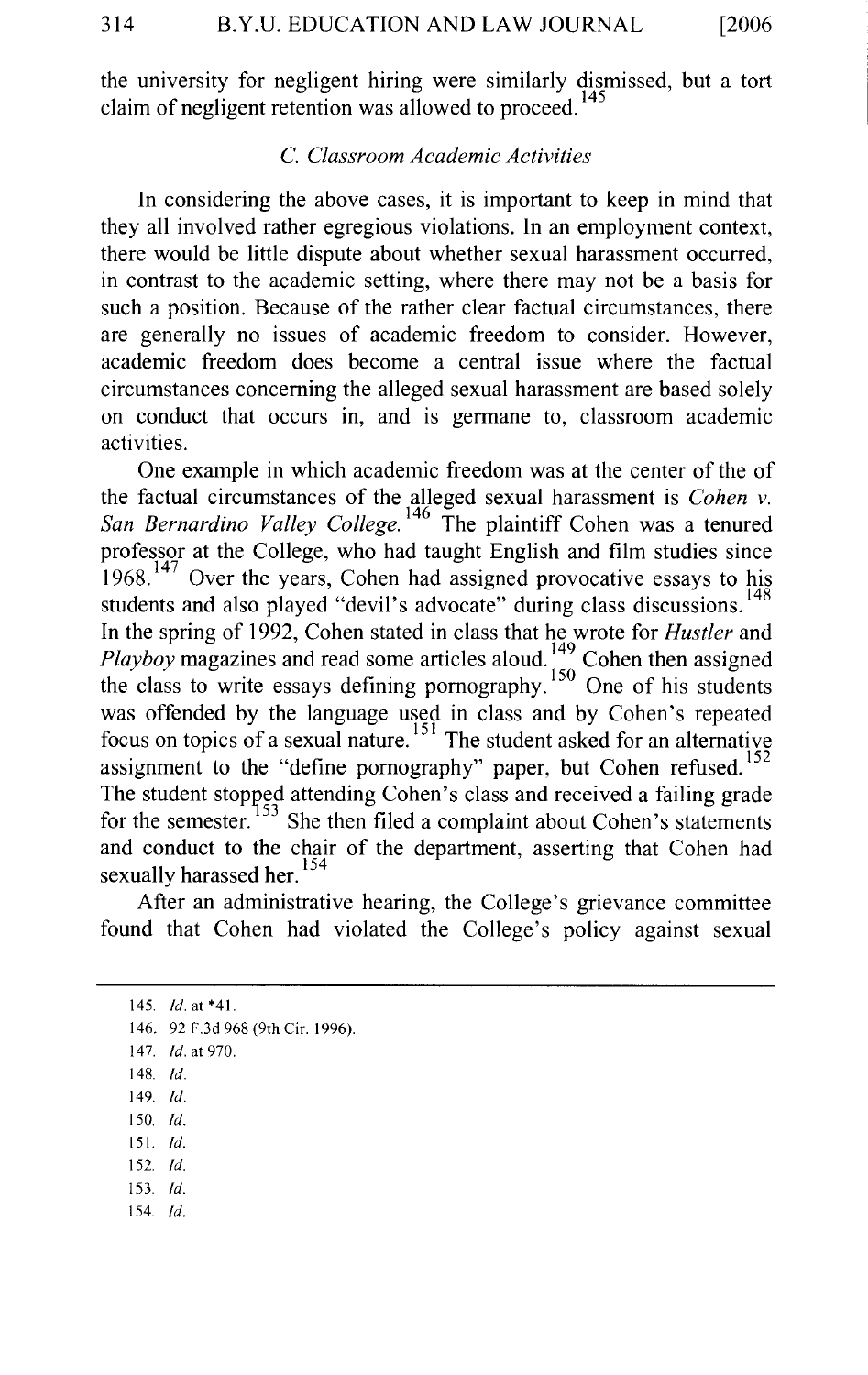harassment.<sup>155</sup> Ultimately, Cohen was found guilty of creating a hostile It is the learning environment in the classroom.<sup>156</sup> Cohen was required to provide a syllabus concerning his teaching style, purpose, course content, and methods; attend a sexual harassment seminar within ninety days; undergo a formal evaluation procedure in accordance with the collective bargaining agreement; become sensitive to particular needs and backgrounds of his students; and modify his teaching strategy when it became apparent that his techniques created a climate which impeded the students' ability to learn.<sup>157</sup>

Cohen was also advised that additional violation of the sexual harassment policy could result in further disciplinary measures, including suspension or termination.<sup>158</sup> Cohen sued the College under Section 1983, claiming that the College's actions violated his First Amendment rights to academic freedom.<sup>159</sup> The District Court decided Cohen's claim on the basis that the college's sexual harassment policy was unconstitutionally vague.  $\frac{160}{10}$  In particular, the court noted that until the student complained, Cohen's teaching style had apparently been considered pedagogically sound and within the bounds of teaching methodology permitted at the College.<sup>161</sup> Since Cohen's teaching style went unchallenged for years, the court held that it was unconstitutional to punish him on the basis of a policy that did not clearly advise him what was and was not acceptable.<sup>162</sup>

Remanding the case back to the district court, the Ninth Circuit held that the district court should order the college to remove the disciplinary decision from Cohen's personnel file and enjoin the College from further implementing any discipline based upon the vague harassment policy.<sup>163</sup> But, it further noted that the individual defendants were protected by the qualified immunity under Section 1983 because they acted upon a reasonable, good faith belief that their actions in disciplining Cohen were consistent with the law.  $164$  Even though Cohen's academic freedom claim was vindicated, he received no damages from the courts-a hollow victory, at best.

155. *!d.* at 971. 156. *!d.*  157. *!d.*  158. *!d.*  159. *!d.* at 969. 160. *!d.* at 971-72. 161 *!d.* at 972. 162. *!d.*  163. *!d.*  164. *!d.* at 973.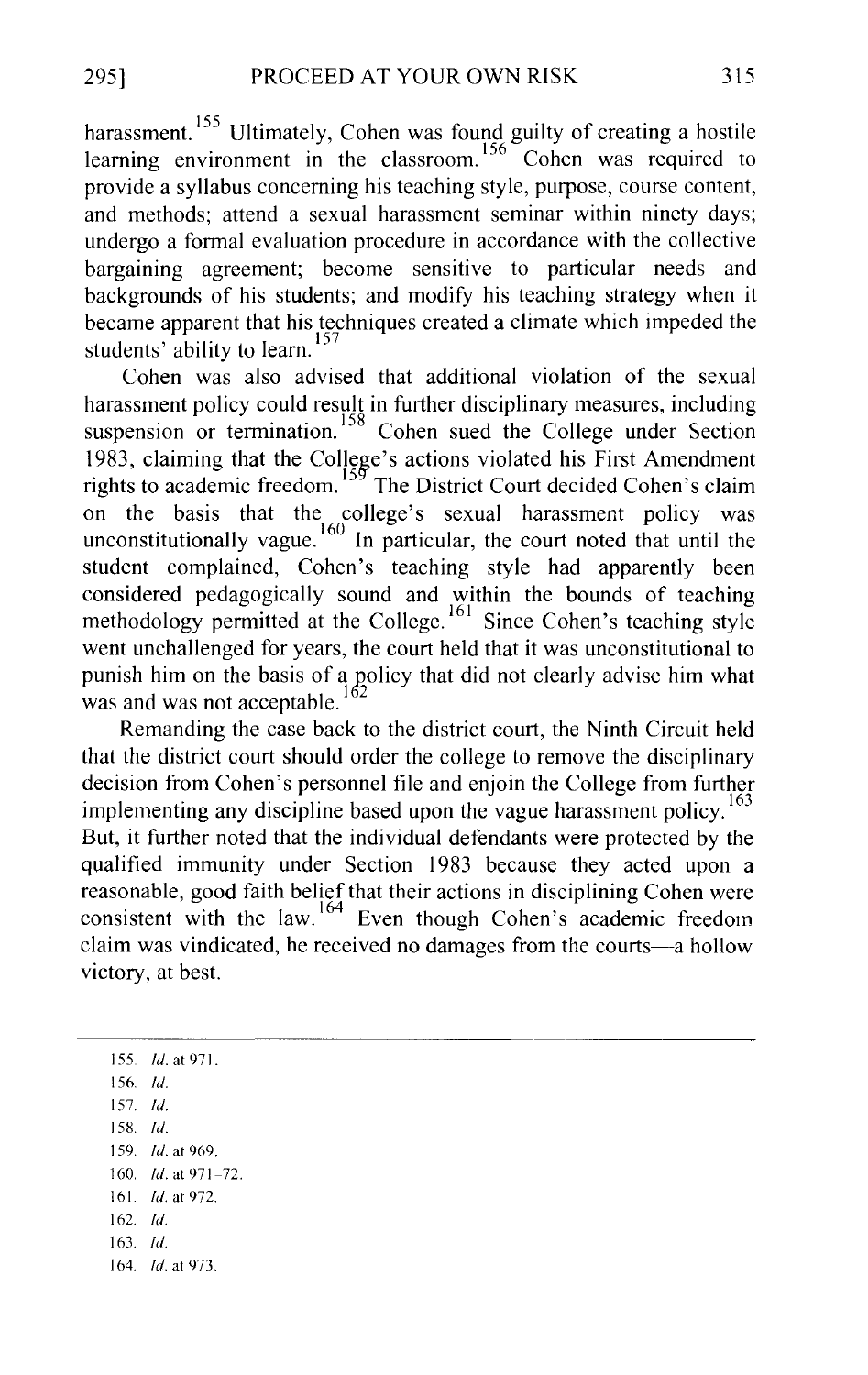While not involving a sexual harassment claim, another case provides an important example of how an instructor's academic freedom may be recognized with no remedy for the disregard of such freedoms. In *Dube v. State University of New York,* 165 the court upheld a professor's academic freedom to teach that Zionism was a form of racism in a class called "The Politics of Race."<sup>166</sup> The class addressed three manifestations of racism: Nazism in Germany, Apartheid in South Africa, and Zionism in Israel.  $167$  A complaint about the contents of the course was filed by a visiting professor from Israel who wrote a letter to the dean of the college, objecting to Zionism being characterized as racism. 168 An investigation was undertaken by the executive committee of the University Senate, which unanimously determined that the plaintiff's teachings were within the bounds of academic freedom.<sup>169</sup>

Nevertheless, substantial public furor grew over the contents of the class.  $170$  The plaintiff became eligible for tenure during the 1983–84 academic year, and the peer committee voted six to one in favor of recommending tenure, and voted four to three in recommending promotion to associate professor. 171 However, the dean of the College of Humanities and Fine Arts recommended that the plaintiff be denied tenure and promotion based upon the plaintiff's alleged failure to provide the quantity and quality of written scholarship required by the college; the university's president concurred.<sup>172</sup>

The plaintiff filed suit under Section 1983, seeking compensatory and punitive damages against the individual defendants and the University, as well as a permanent injunction that would require the defendants to appoint him to a tenured position.<sup>173</sup> The plaintiff's complaint alleged that the College's denial of tenure "based on his discussion of controversial topics" violated his First Amendment academic freedoms guaranteed in his contract, and the tenure review process denied him of his due process rights.  $174$ 

The court denied the defendants' motion for summary judgment on Dube's First Amendment claim, holding that the College's actions in

170. *!d.* 

- 172. *!d.* at 591.
- 173. *!d.* at 592.
- 174. *Id.* at 589.

<sup>165. 900</sup> F.2d 587 (2d Cir. 1990).

<sup>166.</sup> *!d.* at 589.

<sup>167.</sup> *!d.* 

<sup>168</sup> *!d.* 

<sup>169.</sup> *!d.* at 590.

<sup>171.</sup> *Id.* Dube requested and was granted a postponement until 1984-85. *Id.*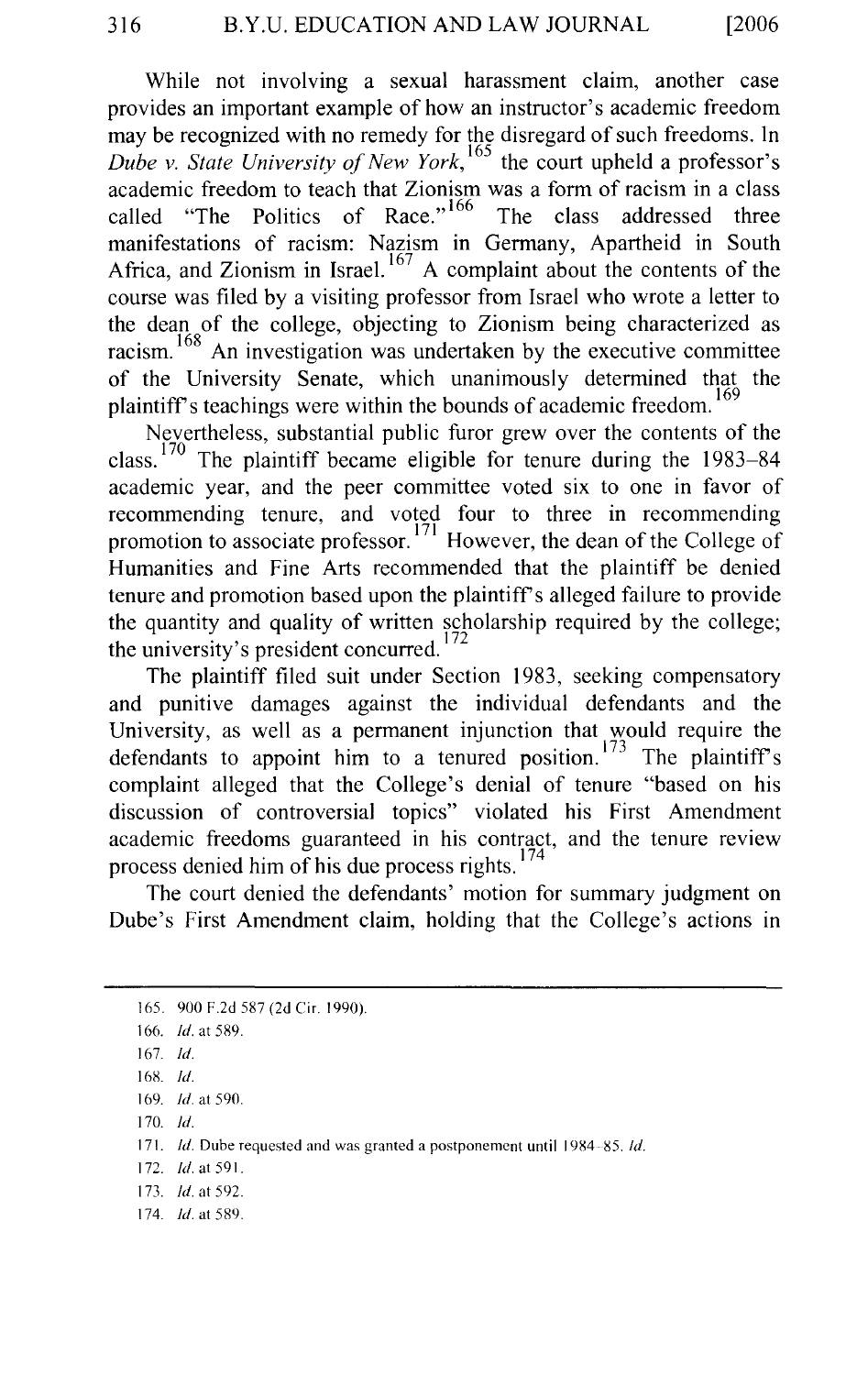denying tenure to the plaintiff were objectively unreasonable and violated the plaintiff's First Amendment academic freedoms.<sup>175</sup> With regard to qualified immunity under the Eleventh Amendment, the court ruled that it was not available to the defendants because qualified immunity does not shield government officials, acting in their individual capacities, whose conduct violates plaintiff's constitutional rights.  $176$ Thus, the court recognized the validity of the plaintiff's academic freedom claims, even in the face of qualified immunity.

As an example of a hostile environment sexual harassment claim, the plaintiff in *Silva v. University of New Hampshire*<sup>177</sup>used a sexual analogy to describe the concept of "focus" in writing as part of a freshman English class on technical writing.<sup>178</sup> The plaintiff's statement was:

I will put focus in terms of sex, so you can better understand it. Focus is like sex. You seek a target. You zero in on your subject. You move from side to side. You close in on the subject. You bracket the subject and center on it. Focus connects experience and language. You and the subject become one.

Two days later, during the second technical writing class, the plaintiff used a belly dancer's definition of belly dancing to illustrate how a good definition combined a general classification with concrete specifics in a metaphor.  $180$  The plaintiff had used both examples in his classes on numerous occasions and the belly dancing simile for at least two decades.<sup>181</sup>

Six students from the class met with an associate professor subsequent to the technical writing class, and complained of sexual harassment.<sup>182</sup> The University investigated and determined that the plaintiff's comments violated its sexual harassment policy. As a result, the plaintiff was suspended without pay for one year.<sup>183</sup> The plaintiff filed suit against the university under Section 1983 and under various  $\frac{184}{184}$  state law claims.

The district court granted the professor's motion for a preliminary

177. 888 F. Supp. 293 (D.N.H. 1994).

- I SO. *!d.*
- 181. *!d.*
- 182. *!d.* at 300.
- 183. *!d.* at 31 I.
- 184. *!d.* at 297.

<sup>175.</sup> *!d.* at 594-98, 600.

<sup>176.</sup> *Id.* (citing *Harlow v. Fitzgerald,* 457 U.S. 800, 818 (1982)).

<sup>17</sup>S. *!d.* at 298-99.

<sup>179.</sup> *!d.* at 299.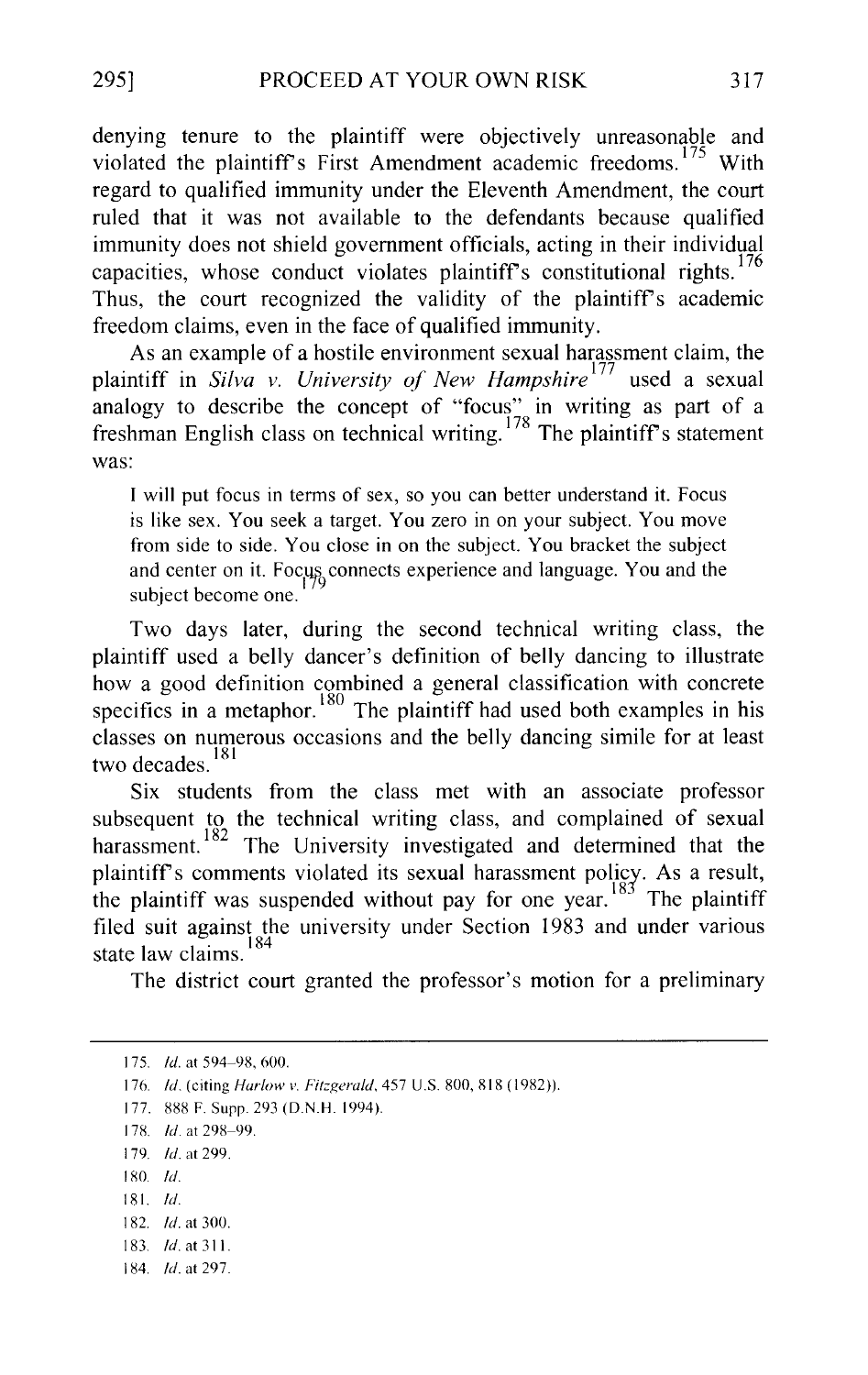injunction,  $185$  halting the university's suspension.  $186$  The court also found that the professor had a protected liberty interest in his employment  $187$  because the plaintiff's comments were not of a sexual nature, but in fact, were legitimately related to the pedagogical concern of explaining the topic at hand in a fashion the plaintiff believed the students could comprehend.<sup>188</sup> The determinative factor in this case was the intent and use of the allegedly offensive language. The plaintiff had specifically chosen an analogy which he believed the students could relate to and which was directly related to his legitimate pedagogical concern of explaining a classroom concept.  $189$ 

Another example involving a claim of hostile environment sexual harassment can be found in *Gretzinger v. University of Hawaii Professional Assembly.* <sup>190</sup> In *Gretzinger*, the plaintiff was a student of Professor Lamb and claimed hostile environment sexual harassment during the course of a classroom discussion of rape and sexual harassment.<sup>191</sup> The student further alleged that Lamb sexually assaulted her (although no specifics were ever identified) on several occasions.<sup>192</sup> When the student complained to the University, an investigation ensued, resulting in the dismissal of her charges.

The student subsequently filed suit, claiming violations of Title IX, the Equal Protection Clause of the Fourteenth Amendment, Section 1983 violations, and a tort-based claim of intentional infliction of emotional distress.<sup>194</sup> Prior to trial, the university settled, but the suit proceeded  $a$ gainst Lamb.  $195$  The trial court dismissed all of the plaintiff's federal claims, noting that the plaintiff had made an allegation under Title IX of retaliation and had proved no retaliation.<sup>196</sup>

Similarly, the court dismissed the plaintiff's Section 1983 claim on the plaintiff's admission (as she was acting *pro se)* that such claim was

191. *!d.* at \*2.

192. *!d.* 

193. */d.* 

194. *!d.* 

195. *!d.* at \*3.

196. *!d.* at \*7.

<sup>185.</sup> *!d.* at 326-27.

I 86. *!d.* at 332.

<sup>187.</sup> *!d.* at 317-18.

<sup>188.</sup> *Id.* at 312-13, 316.

<sup>189.</sup> The court granted summary judgment to the university on the plaintiff's procedural due process claims that challenged the adequacy of the "informal" sexual harassment procedures, *id.* at 321, and to several individual defendants on the plaintiff's breach of contract claims as the individual defendants were not party to the contract (collective bargaining agreement) in question. *!d.* at 329.

<sup>190. 1998</sup> U.S. App. LEX IS 15370 (9th Cir. July 7, !998).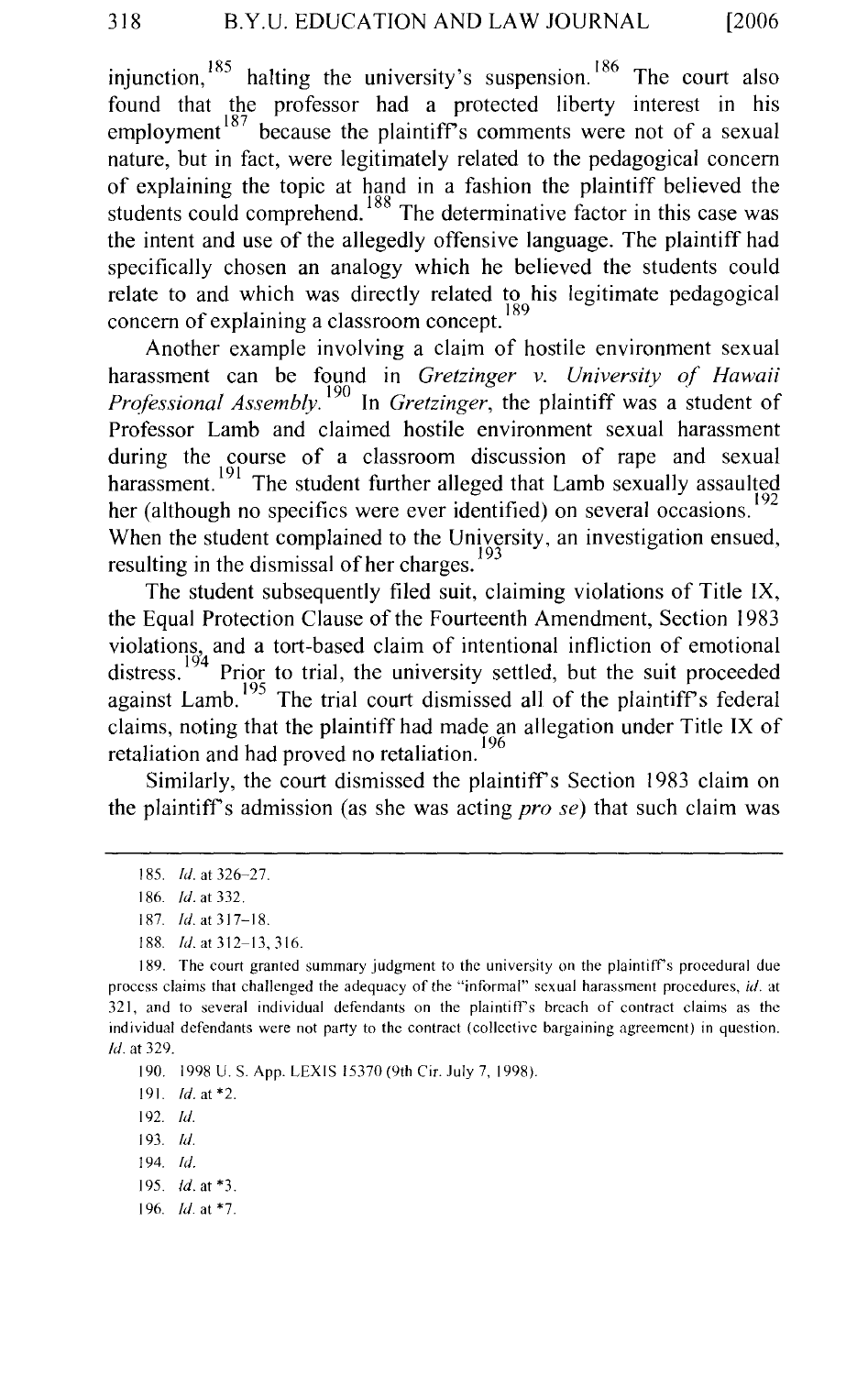based on the Title IX retaliation claim and, since the plaintiff had not proved Title IX retaliation, dismissal of the Section 1983 claim was also appropriate.  $197$  The Ninth Circuit agreed with the district court's dismissal of the plaintiffs claims and further agreed "that detailed instructions on the law of sexual harassment would have merely confused the jury as to the elements of an emotional distress claim."<sup>198</sup>

Of some interest is the fact that Professor Lamb also filed suit against the University of Hawaii, alleging a violation of his First Amendment rights based upon the University's investigation of the sexual harassment allegation, but was unsuccessful.<sup>199</sup> The Ninth Circuit held that the University was immune from suit under the Eleventh Amendment and further held that the individual defendants had a qualified immunity which precluded the imposition of liability under Section 1983, based upon the fact that they had a duty to investigate the sexual harassment claim, and the courts had yet to define what the professor's First Amendment rights were under the circumstances.<sup>200</sup>

Another notable holding discussing the significance of hostile environment sexual harassment is *Vega v. Miller.*<sup>201</sup> In *Vega*, a professor was reprimanded as a result of an exercise demonstrating the concept of "clustering" during a composition class.<sup>202</sup> Clustering is a form of brainstorming exercise where the topic to be discussed is written on a blackboard.  $203 \text{ Various terms offered by class members are also recorded}$ on the blackboard and "clustered" into groups so that students might appropriately write on the topic in such a way as to avoid redundant terms or concepts.<sup>204</sup>

The exercise at issue occurred during the last ten minutes of the plaintiff's class.<sup>205</sup> The subject suggested by the students was "sex," which Professor Vega understood to be "sex and relationships."<sup>206</sup> As the students began to call out words and terms relevant to the subject, some of them began to use crude and vulgar language.  $207 \text{ Vega}$ 

204. *!d.*  205. *Id.* at 476, 480. 206. *!d.* at 463.

207. *!d.* 

<sup>197.</sup> *!d.* at \*\*8~9.

<sup>198.</sup> *!d.* at \*8.

<sup>199.</sup> *Lamh v. U. of Haw.,* 1998 U.S. App. LEX IS I 0775 at \*\*2, 6~7 (9th Cir. May 28, 1998).

<sup>200.</sup> *!d.* at \*\*2-3, 5-7.

<sup>201. 273</sup> F.3d 460 (2d Cir. 2001).

<sup>202.</sup> *!d.* at 462-63.

<sup>203.</sup> *!d.* (Plaintiff carried out a "free-association exercise called 'clustering,' in which students were invited to select a topic [which was written on the black board], then call out words related to the topic, and finally group related words together into 'clusters.'").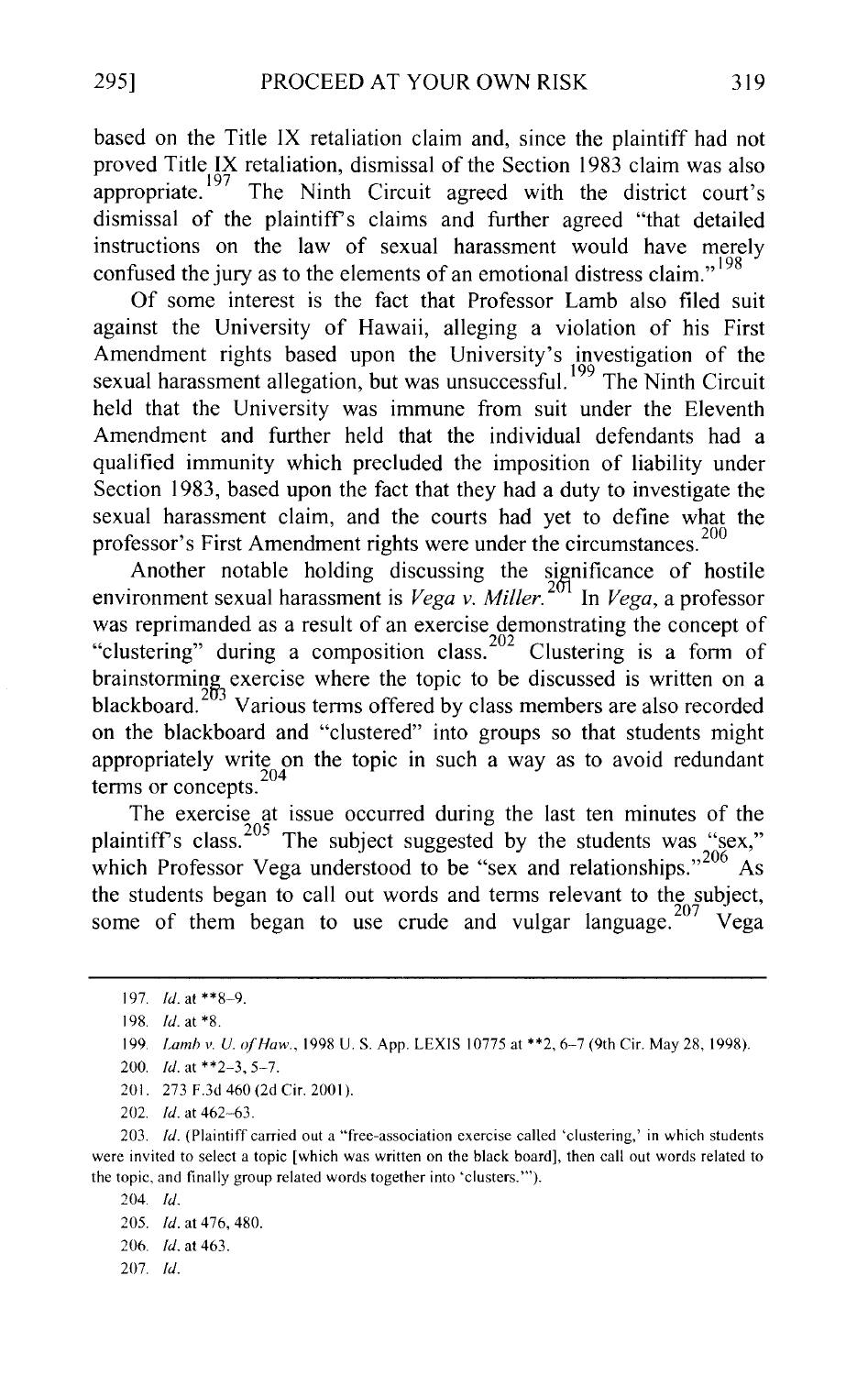cautioned his students that the use of some of the terminology they were suggesting was not appropriate for most people and should be used rarely or not at all. <sup>208</sup>

Interestingly enough, none of the students or their parents ever complained about the exercise; instead the issue came to the attention of the college administrators when they were investigating a complaint of a student on an unrelated matter. <sup>209</sup> When the college administrators became aware of Vega's exercise, a meeting was arranged between the plaintiff and the vice president of academic affairs.<sup>210</sup>

The plaintiff handed over copies of his lesson plans and his notes on the exercise that included many of the provocative topics and terms that had been shouted out by the students during the course of the exercise.<sup>211</sup> The plaintiff was terminated for his "reliance on sex as a theme and his use of sexually-explicit vocabulary."<sup>212</sup>

The plaintiff filed suit in U.S. District Court, alleging a Section 1983 violation based upon infringement of his First Amendment rights of academic freedom. 213 The trial court denied the defendants' motion for summary judgment on the grounds of qualified immunity and the College administrators appealed.<sup>214</sup> While the Second Circuit reversed the trial court's decision and remanded the case with specific instructions that the case be dismissed on the basis of qualified immunity, the court specifically noted that the plaintiff had been disciplined for permitting a classroom exercise initiated for legitimate pedagogical purposes.<sup>215</sup>

However, in light of the unclear nature of the scope of academic freedom at the time of the College's actions, the court held that qualified immunity did attach in each of the cases as the administrators were acting within what they believed were legal parameters then in existence.<sup>216</sup> Thus, even if Professor Vega's First Amendment rights were violated, as the classroom exercise was initiated for a legitimate pedagogical purpose,  $^{217}$  he still had no recourse against the College.  $^{218}$ 

217. *!d.* at471 n. 13.

218. See also Bonnell, 241 F.3d at 802-03 (wherein a college professor was denied injunctive relief from disciplinary action for routinely sprinkling profanity into classroom discussions as part of his normal conversation).

<sup>208.</sup> *!d.* Vega did not caution his students during the exercise, but after the exercise. */d.* 

<sup>209.</sup> */d.* 

<sup>210.</sup> *!d.* 

<sup>211.</sup> *!d.* 

<sup>212.</sup> *!d.* at 463-64.

<sup>213.</sup> *Id.* at 464.

<sup>214.</sup> *!d.* at 464-65 (referring to those appellant defendants only).

<sup>215.</sup> *!d.* at467. 471.

<sup>216.</sup> *!d.* at 468-71.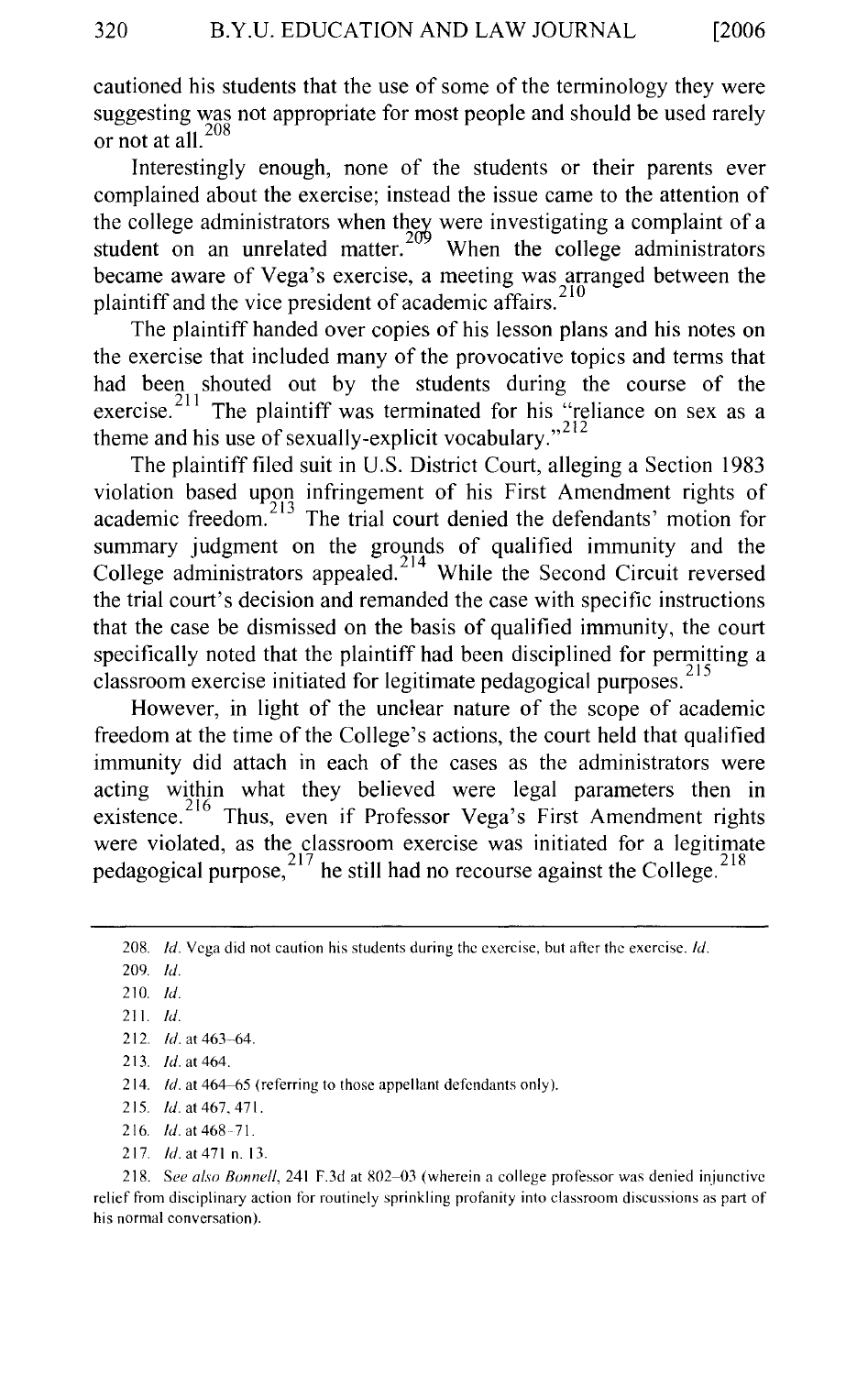As all of these cases illustrate, even in the name of academic freedom, educators must proceed with caution when utilizing controversial subjects, such as sex, as teaching tools in the classroom. Indeed, these cases demonstrate the tension between the protections against sexual discrimination and harassment and the principles of academic freedom.

#### V. CONCLUSION

Definitions and applications of both concepts of academic freedom and sexual harassment have evolved significantly in recent decades and, no doubt, will continue to transform even further. What is abundantly clear is that the protections of academic freedom come into conflict with protections granted to students under Title IX against sexual discrimination and harassment. Indeed, as the court in *Bonnell* recited:

Since the precise frontier between academic freedom and sexual harassment remains to be defined by the courts case by case, a teacher ... may be able to find safety and comfort under the [First] Amendment only if the words uttered are found in appropriate textual materials and the utterances are pertinent to discussion of those materials. Beyond this point, the teacher enters uncharted territory and proceeds at his or her own risk ....

Obviously, cases of *quid pro quo* sexual harassment are unlawful, as are those cases of hostile environment sexual harassment that involve egregious facts, such as touching, groping, and other offensive activities which occur outside the classroom.

When the sexual harassment complaint is based upon in-class activities, an inevitable collision occurs between academic freedoms and sexual harassment protections. Based upon review of the case law, it would appear that where any sexually oriented discussion is specifically and legitimately related to a valid pedagogical end, the academic freedom claims must prevail. It is when no legitimate pedagogical end is involved that the sexual harassment protections will prevail.

It should also be apparent that individual professors may find enforcement of their academic freedoms problematic as, for the most part, their claims will be based upon Section 1983, which recognizes a qualified immunity for the actions of university or college administrators when they are acting in good faith, based upon their understanding and application of the law. In addition, where administrative personnel seek

<sup>219.</sup> *!d.* at 804 (citing a memorandum by Defendant written March 4, 1998, issuing a warning to Plaintiff).